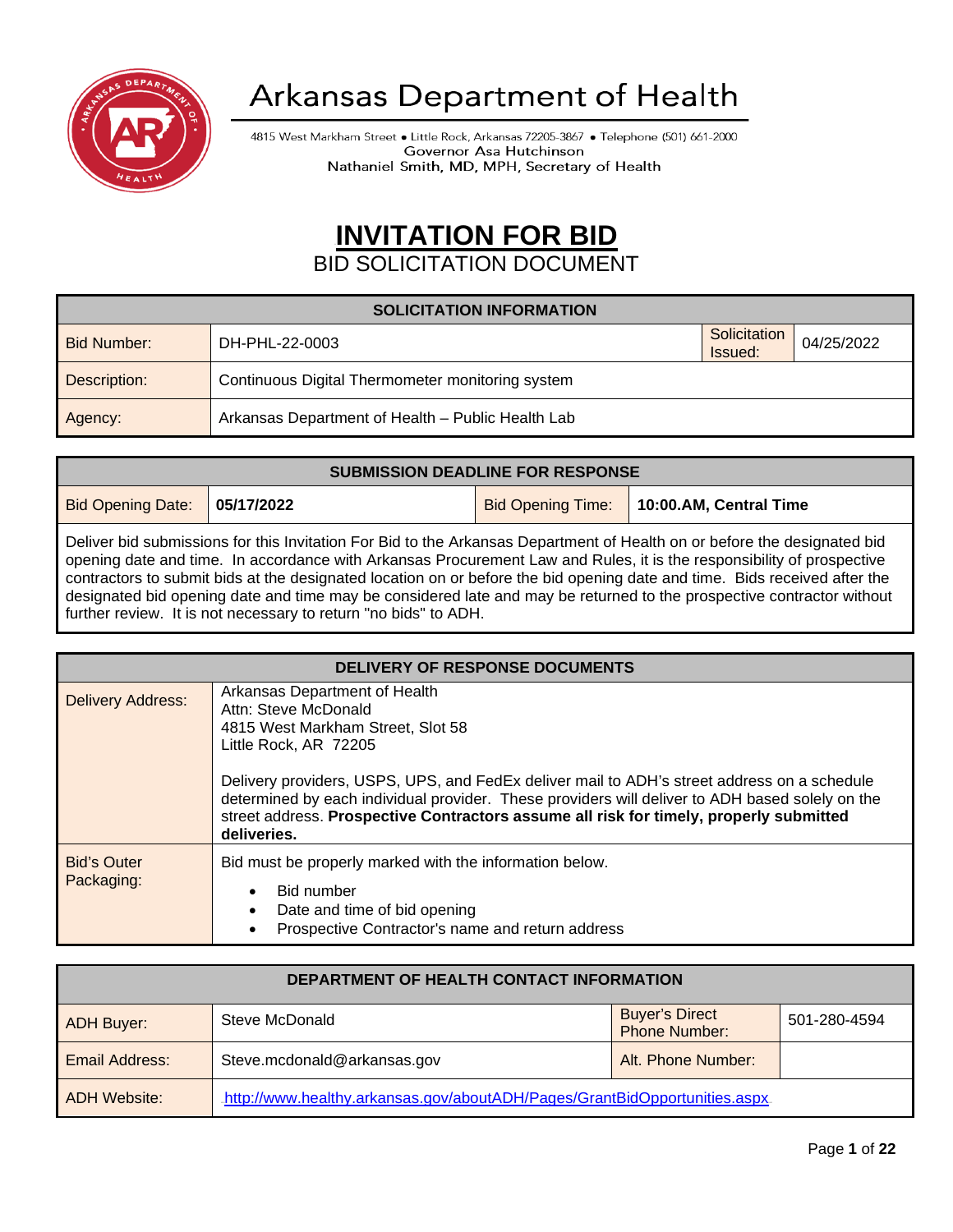## **SECTION 1 - GENERAL INSTRUCTIONS AND INFORMATION**

### • *Do not provide responses to items in this section unless specifically and expressly required.*

### **1.1 PURPOSE**

 This competitive bid is issued by the Arkansas Department of Health (ADH) – Public Health Laboratory to obtain pricing Equipment and Installation of Continuous Digital Thermometer monitoring system

### **1.2 BACKGROUND**

The Public Health Lab needs to replace manual thermometers with digital thermometers with continuous monitoring

### **1.2 TYPE OF CONTRACT**

A. As a result of this IFB, ADH intends to award a contract to a single contractor.

### **1.3 ISSUING AGENCY**

ADH, as the issuing office, is the sole point of contact throughout this solicitation.

### **1.4 BID OPENING LOCATION**

Bids will be opened at the following location:

Arkansas Department of Health 4815 West Markham Street, Room L156 Little Rock, AR 72205

### **1.5 ACCEPTANCE OF REQUIREMENTS**

- A. A Prospective Contractor **must** unconditionally accept all requirements in the requirements section of this IFB to be considered a responsive prospective contractor.
- B. A prospective contractor's bid will be disqualified if a prospective contractor takes exceptions to any requirements in the requirements section of this IFB.

### **1.6 DEFINITION OF TERMS**

- The State Procurement Official has made every effort to use industry-accepted terminology in this bid solicitation and will attempt to further clarify any point of an item in question as indicated in clarification of bid solicitation.
- B. Unless otherwise defined herein, all terms defined in Arkansas Procurement Law and used herein have the same definitions herein as specified therein.
- C. "Prospective Contractor" means a person who submits a bid in response to this solicitation.
- D. "Contractor" means a person who sells or contracts to sell commodities and/or services.
- E. The terms "Invitation for Bid", "IFB," "Bid Solicitation," and "Solicitation" are used synonymously in this document.
- F. "Responsive bid" means a bid submitted in response to this solicitation that conforms in all material respects to this IFB.
- G. "Bid Submission Requirement" means a task a prospective contractor completes when submitting a bid response. These requirements will be distinguished by using the term "**shall**" or "**must**" in the requirement.
- H. "Requirement" means a specification that a Contractor's product and/or service **must** perform during the term of the contract. These specifications will be distinguished by using the term "shall" or "must" in the requirement.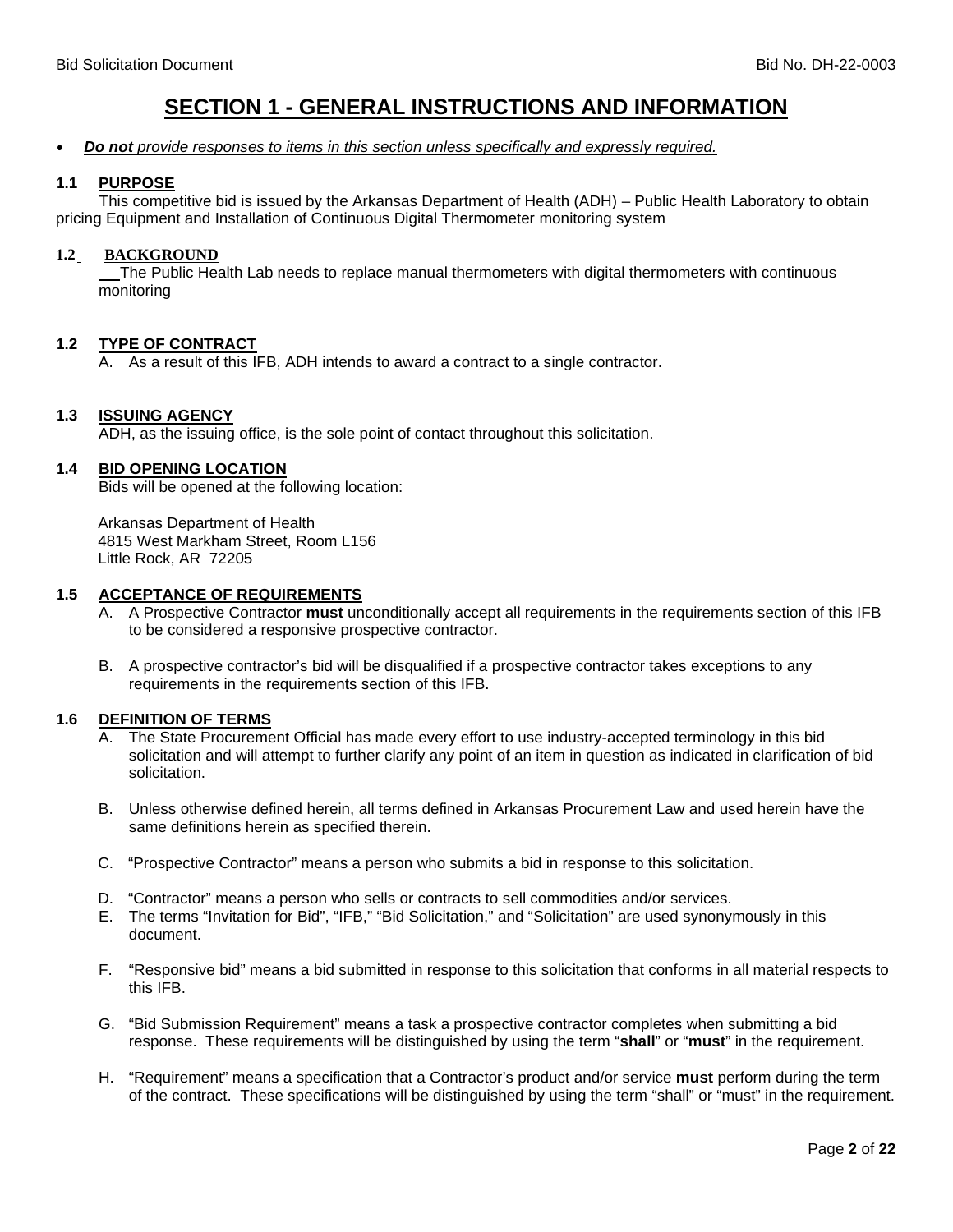I. "State" means the State of Arkansas. When the term "State" is used herein to reference any obligation of the State under a contract that results from this solicitation, that obligation is limited to the State agency using such a contract.

### **1.7 RESPONSE DOCUMENTS**

A. *Bid Response Packet*

- 1. The following are bid submission requirements and **must** be submitted in the original bid response packet.
	- a. Original signed bid signature page. (See Bid Response Packet.)
		- i. An official authorized to bind the prospective contractor to a resultant contract **must** sign the bid signature page included in the bid response packet.
		- ii. Prospective contractor's signature signifies agreement to and compliance with all requirements in this IFB, and that any exception that conflicts with a requirement or bid submission requirement of this bid solicitation will cause the prospective contractor's bid to be disqualified.
		- iii. Bid response **must** be in the English language.
	- b. One (1) original hard copy of the Official Bid Price Sheet. Pricing **must** be proposed in U.S. dollars and cents.
- 2. The following items should be submitted in the original Bid Response Packet.
	- a. One (1) electronic copy of the Official Bid Price Sheet, preferably on a flash drive. A CD will also be acceptable.
	- b. EO 98-04 Disclosure Form. (See Standard Terms and Conditions, #27. Disclosure.)
	- c. Copy of prospective contractor's Equal Employment Opportunity Policy. (See Equal Employment Opportunity Policy.)
	- d. Proposed Subcontractors Form. (See Subcontractors.)
- 3. **DO NOT** include any other documents or ancillary information, such as a cover letter or promotional/marketing information*.*

### **1.8 CLARIFICATION OF BID SOLICITATION**

- A. Submit any questions requesting clarification of information contained in this *Bid Solicitation* in writing via email **by 4:00 p.m., Central Time on or before 03/16/2020** to the ADH buyer as shown on page one (1) of this bid solicitation.
	- 1. For each question submitted, prospective contractor should reference the specific solicitation item number to which the question refers.
	- 2. Prospective contractors' written questions will be consolidated and responded to by the State. The State's consolidated written response is anticipated to be posted to the ADH website by the close of business on **04/29/2022** If prospective contractor questions are unclear or non-substantive in nature, the State may request clarification of a question(s) or reserves the right not to respond to that question(s).
- B. The prospective contractor should notify the ADH buyer of any term, condition, etc., that precludes the prospective Contractor from submitting a compliant, responsive proposal. Prospective contractors should note that it is the responsibility of the prospective contractor to seek resolution of all such issues, including those relating to the terms and conditions of the contract, prior to the submission of a bid.
- C. Prospective contractors may contact the ADH buyer with non-substantive questions at any time prior to the bid opening.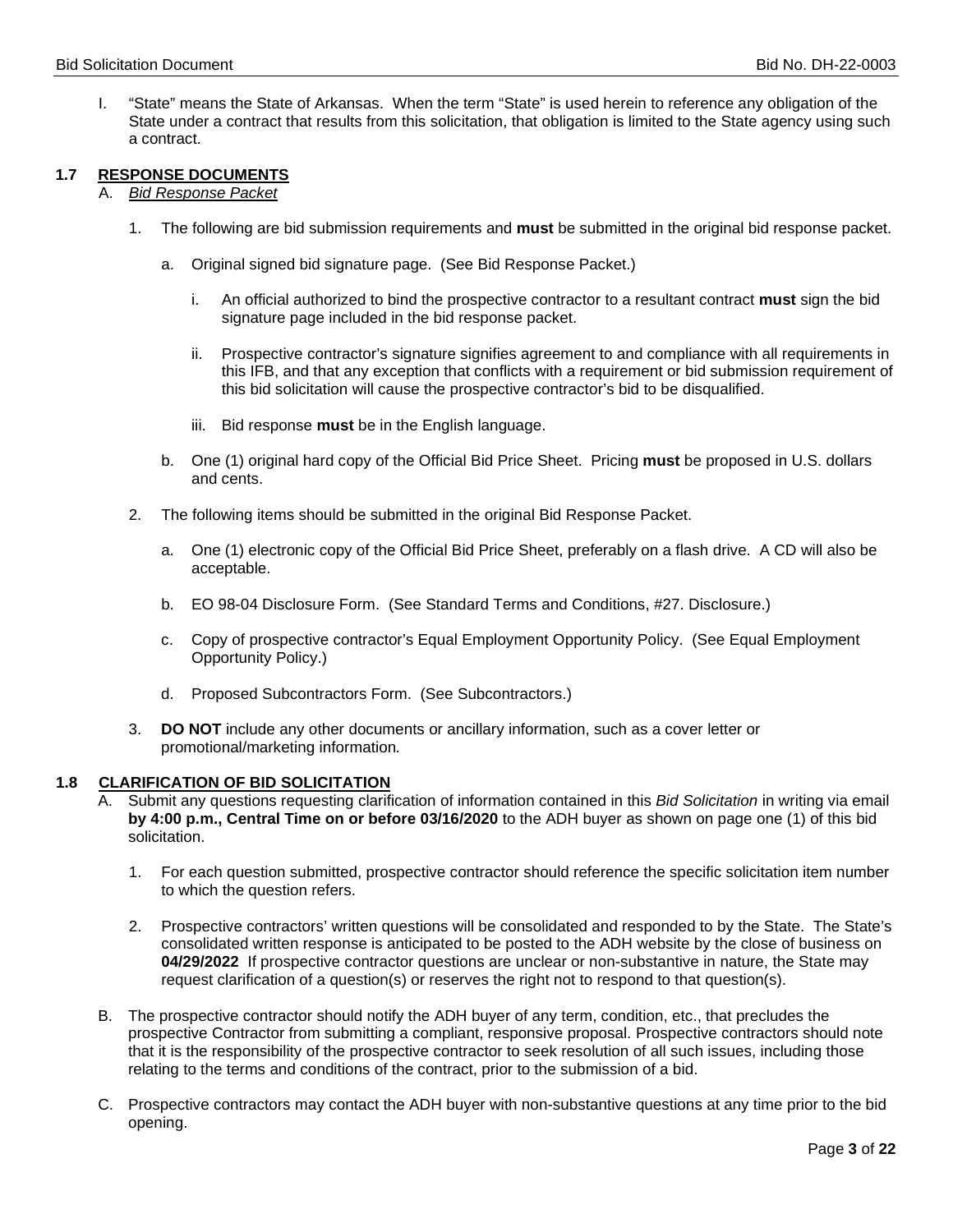- D. An oral statement by ADH will not be part of any contract resulting from this solicitation and may not reasonably be relied on by any prospective contractor as an aid to interpretation unless it is reduced to writing and expressly adopted by ADH.
- E. Prospective contractors entering into a contract with the State **shall** comply with all the terms and conditions contained herein.

### **1.9 SUBCONTRACTORS**

A. Prospective Contractor will not use subcontractors

### **1.10 PRICING**

- A. Prospective bidders **must** include all costs associated with their price on the Official Bid Price Sheet*.* Any costs not identified by the bidder but subsequently incurred shall be borne by the bidder. All pricing must be received on the Official Bid price sheet (page 19 of 19 of this document). Bids received on a different form or an altered form will not be considered.
- B. To allow time to review bids, prices **must** be valid for 180 days following the bid opening.
- C. DO NOT submit any ancillary information not related to actual pricing on or with the Bid Price Sheet.

### **1.11 PRIME CONTRACTOR RESPONSIBILITY**

- A. A single prospective contractor **must** be identified as the prime contractor.
- B. The prime contractor **shall** be responsible for the contract and jointly and severally liable with any of its subcontractors, affiliates, or agents to the State for the performance thereof.

### **1.12 INDEPENDENT PRICE DETERMINATION**

- A. By submission of this bid, the prospective contractor certifies, and in the case of a joint response, each party thereto certifies as to its own organization, that in connection with this bid:
	- The prices in the bid have been arrived at independently, without collusion.
	- No prior information concerning these prices has been received from, or given to, a competitive company.
- B. Evidence of collusion warrants consideration of this bid by the Office of the Attorney General. All prospective contractors **shall** understand that this paragraph may be used as a basis for litigation.

#### **1.13 PROPRIETARY INFORMATION**

- A. Submission documents pertaining to this bid solicitation become the property of the State and are subject to the Arkansas Freedom of Information Act (FOIA).
- B. In accordance with FOIA and to promote maximum competition in the State competitive bidding process, the State may maintain the confidentiality of certain types of information described in FOIA. Such information may include trade secrets defined by FOIA and other information exempted from the Public Records Act pursuant to FOIA.
- C. Prospective contractor may designate appropriate portions of its response as confidential, consistent with and to the extent permitted under the Statutes and Rules set forth above, by submitting a redacted copy of the response.
- D. By so redacting any information contained in the response, the prospective contractor warrants that it has formed a good faith opinion having received such necessary or proper review by counsel and other knowledgeable advisors that the portions redacted meet the requirements of the rules and statutes set forth above.
- E. Under no circumstances will pricing information be designated as confidential.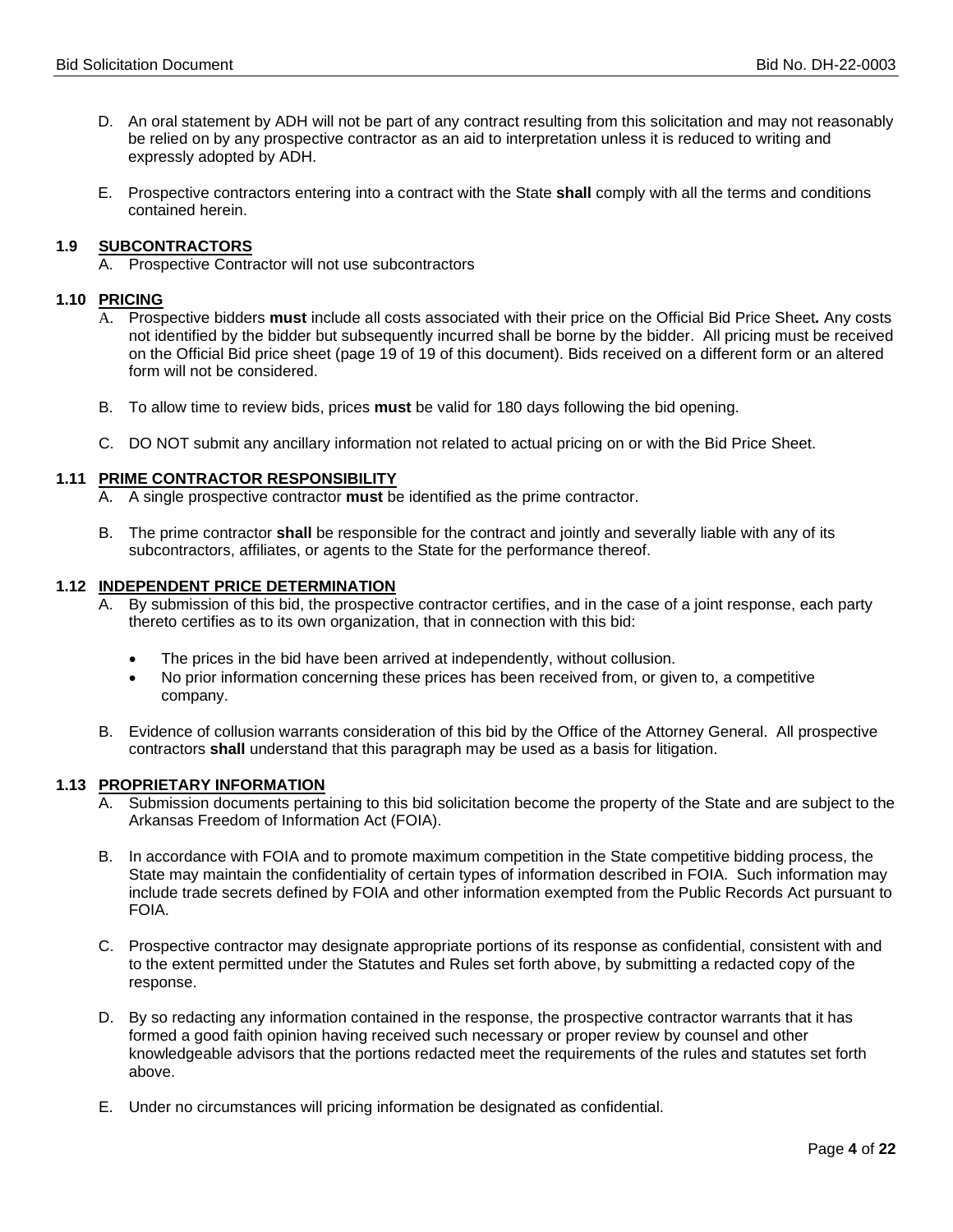- F. One (1) complete copy of the submission documents from which any proprietary information has been redacted should be submitted on a flash drive in the Bid Response Packet. A CD is also acceptable. Do not submit documents via email or fax.
- G. Except for the redacted information, the redacted copy **must** be identical to the original hard copy, reflecting the same pagination as the original and showing the space from which information was redacted.
- H. The prospective contractor is responsible for identifying all proprietary information and for ensuring the electronic copy is protected against restoration of redacted data.
- I. The redacted copy will be open to public inspection under the Arkansas Freedom of Information Act (FOIA) without further notice to the Prospective Contractor.
- J. If a redacted copy of the submission documents is not provided with prospective contractor's Bid Response Packet, a copy of the non-redacted documents, with the exception of financial data (other than pricing), will be released in response to any request made under the Arkansas Freedom of Information Act (FOIA).
- K. If the State deems redacted information to be subject to FOIA, the Prospective Contractor will be contacted prior to release of the documents.
- L. The State has no liability to a prospective contractor with respect to the disclosure of prospective contractor's confidential information ordered by a court of competent jurisdiction pursuant to FOIA or other applicable law.

### **1.14 CAUTION TO PROSPECTIVE CONTRACTORS**

- A. Prior to any contract award, address all communication concerning this bid solicitation through the ADH buyer.
- B. Do not alter any language in any solicitation document provided by the State.
- C. Do not alter the Official Bid Price Sheet.
- D. All official documents and correspondence related to this solicitation become part of the resultant contract.
- E. The State has the right to award or not award a contract, if it is in the best interest of the State to do so.
- F. As requested, provide clarification regarding prospective contractor's bid response to ADH.
- G. Qualifications and proposed services **must** meet or exceed the required specifications as set forth in this bid solicitation.
- H. Prospective contractors may submit multiple bids.

### **1.15 REQUIREMENT OF ADDENDUM**

- A. Only an addendum written and authorized by ADH will modify this bid solicitation.
- B. An addendum posted within three (3) calendar days prior to the bid opening may extend the bid opening and may or may not include changes to the Bid Solicitation.
- C. The Prospective Contractor is expected to check the ADH website at <http://www.healthy.arkansas.gov/programs-services/topics/grant-and-bid-opportunities> for any and all addenda up to bid opening.

 $\overline{\phantom{0}}$ 

# **1.16 AWARD PROCESS**

**Successful Contractor Selection**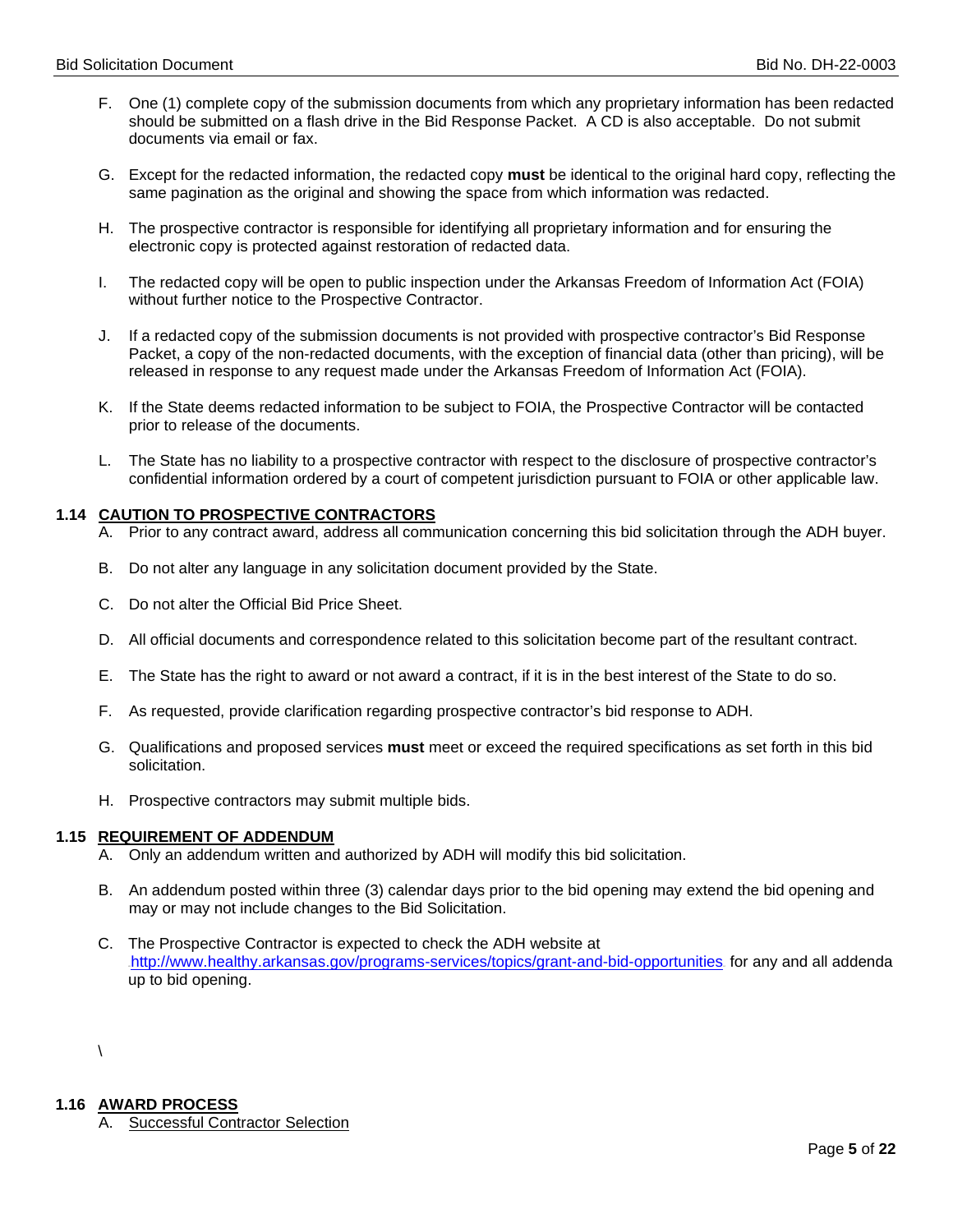Award will be made to the lowest responsive, responsible prospective contractor.

- B. Negotiations
	- 1. If the State so chooses, negotiations may be conducted with the lowest-bidding prospective contractor. Negotiations are conducted at the sole discretion of the State.
	- 2. If negotiations fail to result in a contract, the State may begin the negotiation process with the next lowest-bidding Prospective Contractor. The negotiation process may be repeated until the anticipated successful contractor has been determined, or until such time the State decides not to move forward with an award.
- C. Anticipation to Award
	- 1. Once the anticipated successful Contractor has been determined, the anticipated award will be posted on the ADH website at [http://www.healthy.arkansas.gov/programs-services/topics/grant-and-bid](http://www.healthy.arkansas.gov/programs-services/topics/grant-and-bid-opportunities)[opportunities](http://www.healthy.arkansas.gov/programs-services/topics/grant-and-bid-opportunities).
	- 2. The anticipated award will be posted for a period of fourteen (14) days prior to the issuance of a contract. prospective contractors and agencies are cautioned that these are preliminary results only, and a contract will not be issued prior to the end of the fourteen day posting period.
	- 3. ADH may waive the policy of Anticipation to Award when it is in the best interest of the State.
	- 4. It is the prospective contractor's responsibility to check the websites for the posting of an anticipated award.
- D. Issuance of Contract
	- 1. Any resultant contract of this Bid Solicitation is subject to State approval processes which may include Legislative review.
	- 2. An ADH procurement official will be responsible for the solicitation and award of any resulting contract.

### **1.17 MINORITY AND WOMEN-OWNED BUSINESS POLICY**

- A. A minority-owned business is defined by Arkansas Code Annotated § 15-4-303 as a business owned by a lawful permanent resident of this State who is:
	- African American
- Pacific Islander American
- American Indian
- 
- Asian American
- Hispanic American
- A Service Disabled Veteran as designated by the United States Department of Veteran Affairs
- B. A women-owned business is defined by Act 1080 of the 91<sup>st</sup> General Assembly Regular Session 2017 as a business that is at least fifty-one percent (51%) owned by one (1) or more women who are lawful permanent residents of this State.
- C. The Arkansas Economic Development Commission conducts a certification process for minority-owned and women-owned businesses. If certified, the prospective contractor's certification number should be included on the Bid Signature Page.

### **1.18 EQUAL EMPLOYMENT OPPORTUNITY POLICY**

- A. In compliance with Arkansas Code Annotated § 19-11-104, ADH is required to have a copy of the anticipated contractor's Equal Employment Opportunity (EEO) Policy prior to issuing a contract award.
- B. EEO Policies may be submitted as a hardcopy accompanying the solicitation response.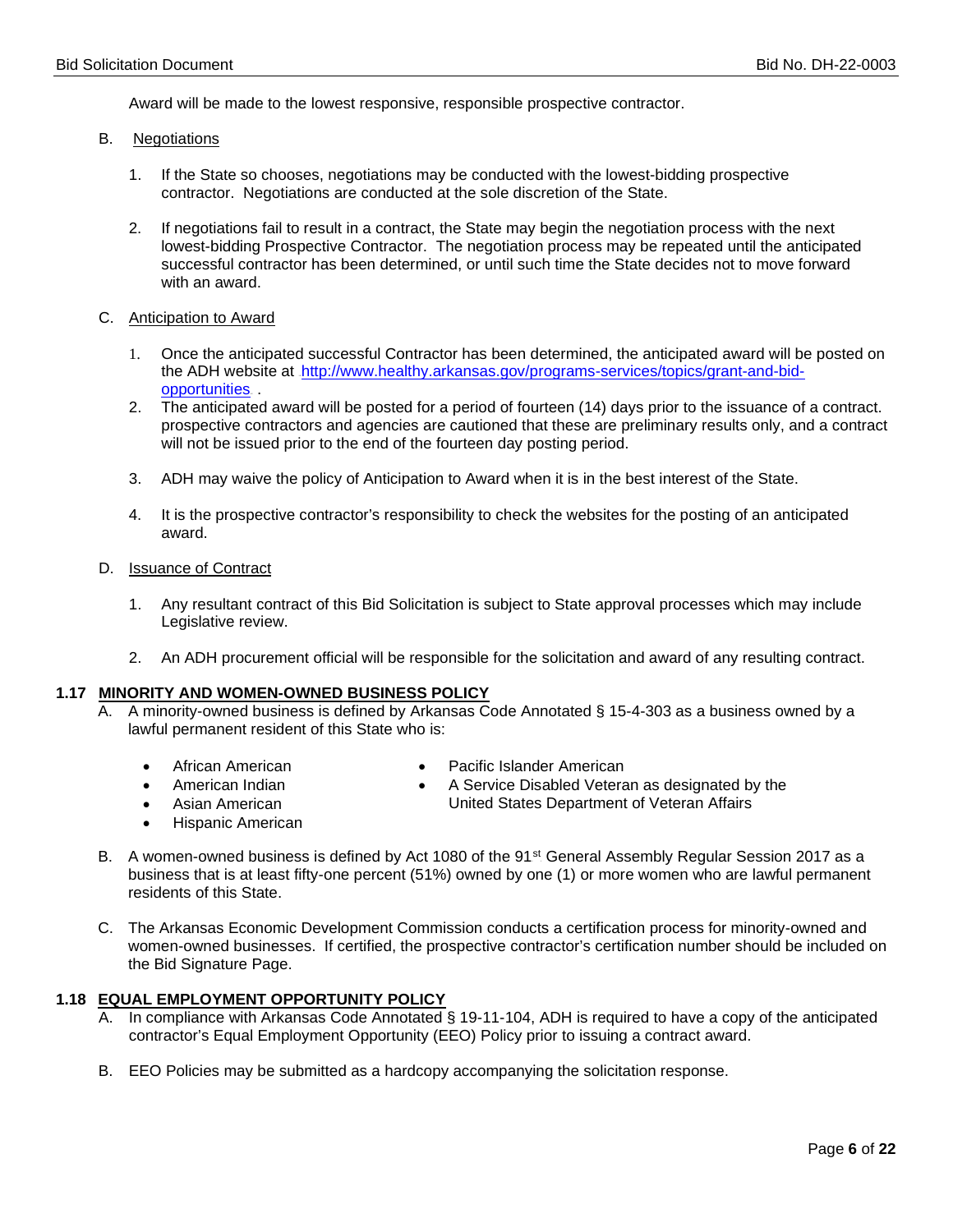- C. The submission of an EEO Policy to ADH is a one-time requirement. Contractors are responsible for providing updates or changes to their respective policies, and for supplying EEO Policies upon request to other State agencies that must also comply with this statute.
- D. Prospective contractors who are not required by law by to have an EEO Policy **must** submit a written statement to that effect.

### **1.19 PROHIBITION OF EMPLOYMENT OF ILLEGAL IMMIGRANTS**

- A. Pursuant to Arkansas Code Annotated § 19-11-105, Contractor(s) providing services **shall** certify that they do not employ or contract with illegal immigrants.
- B. By signing and submitting a response to this Bid Solicitation, a prospective contractor agrees and certifies that they do not employ or contract with illegal immigrants. If selected, the prospective contractor certifies that they will not employ or contract with illegal immigrants during the aggregate term of a contract.

### **1.20 RESTRICTION OF BOYCOTT OF ISRAEL**

- A. Pursuant to Arkansas Code Annotated § 25-1-503, a public entity **shall not** enter into a contract with a company unless the contract includes a written certification that the person or company is not currently engaged in, and agrees for the duration of the contract not to engage in, a boycott of Israel.
- B. This prohibition does not apply to a company which offers to provide the goods or services for at least twenty percent (20%) less than the lowest certifying business.
- C. By checking the designated box on the Bid Signature Page of the response packet, a prospective contractor agrees and certifies that they do not, and will not for the duration of the contract, boycott Israel.

### **1.21 PAST PERFORMANCE**

In accordance with provisions of State Procurement Law, specifically OSP Rule R5:19-11-230(b)(1), a prospective contractor's past performance with the State may be used to determine if the prospective contractor is "responsible". Bids submitted by prospective contractors determined to be non-responsible will be disqualified.

### **1.22 VISA ACCEPTANCE**

- A. Awarded contractor should have the capability of accepting the State's authorized VISA Procurement Card (p-card) as a method of payment.
- B. Price changes or additional fee(s) **must not** be levied against the State when accepting the p-card as a form of payment.
- C. VISA is not the exclusive method of payment.

#### **1.23 PUBLICITY**

- A. Do not discuss the solicitation nor your bid response, nor issue statements or comments, nor provide interviews to any public media during the solicitation and award process.
- B. Failure to comply with this Requirement may be cause for a Prospective Contractor's bid to be disqualified.

#### **1.24 RESERVATION**

The State will not pay costs incurred in the preparation of a bid.

#### **1.25 COMPLIANCE WITH THE STATE SHARED TECHINICAL ARCHITECTURE PROGRAM**

The Prospective Contractor's solution **must** comply with the State's shared Technical Architecture Program which is a set of policies and standards that can be viewed at: [http://www.dis.arkansas.gov/policiesStandards/Pages/default.aspx.](http://www.dis.arkansas.gov/policiesStandards/Pages/default.aspx) Only those standards which are fully promulgated or have been approved by the Governor's Office apply to this solution.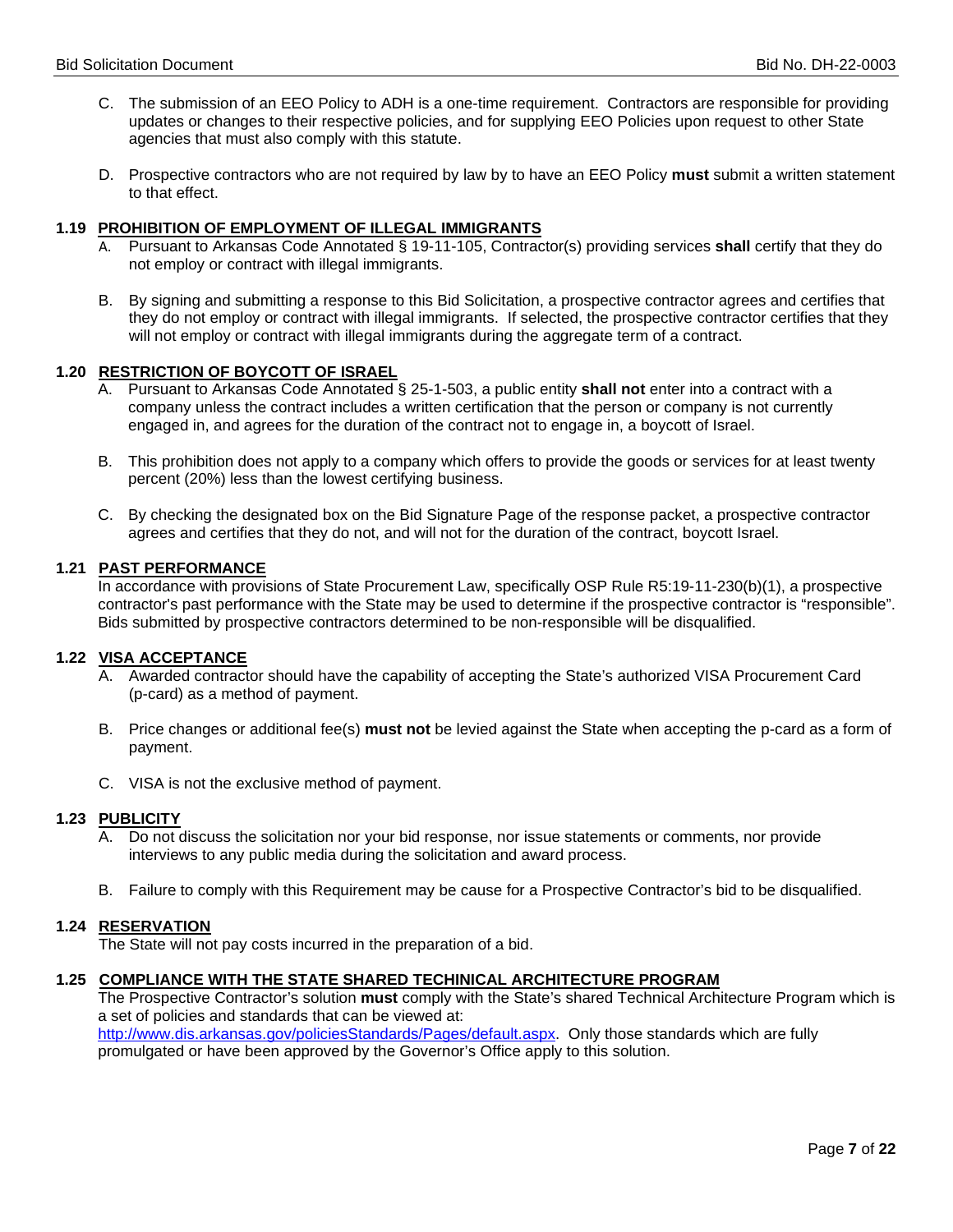## **SECTION 2 – REQUIREMENTS**

• *Do not provide responses to items in this section unless specifically and expressly required.*

### **2.1 SCOPE OF WORK**

The Arkansas Department of Health (ADH) Public Health Lab is seeking a vendor for the purchase and installation of the Continuous Digital Thermometer monitoring system listed below plus all hardware needed to complete the job.

### PART 1 – GENERAL

- A. This specification is intended to describe an integrated qEMS. Provide all materials, labor, equipment and services to deliver and install all work as described in this section and on contract drawings provided.
	- 1. qEMS to be capable of monitoring sensitive equipment and areas throughout facility including but not limited to refrigerators, freezers, LN2 freezers, incubators, cleanrooms, production areas, laboratories, warehouses, stability chambers.
	- 2. System capable of monitoring various parameters including temperature, humidity, differential pressure,  $CO<sub>2</sub>$ .
	- 3. The system as described shall be installed, tested on-site, and delivered to the owner in first class condition. The system will include all required hardware, software, accomplish the requirements of the specification and contract drawings.
	- 4. All materials furnished shall be new and of the latest design available from a single manufacturer who is engaged in the manufacture and sale of continuous monitoring systems. The manufacturer shall have an installed base of similar systems as a reference.
	- 5. System shall be an Enterprise level qEMS that can be expanded to multiple locations in multiple geographical areas only with the support of required IT network infrastructure.
	- 6. Need to provide qEMS layout drawings showing qEMS system hardware components on a provided contract drawing clearly showing hardware installation locations, IT infrastructure and electrical power requirements.
	- 7. The system shall have optional integration capability to extract data to 3<sup>rd</sup> party systems, for example a data historian, using API, REST API or OPC-UA.
	- 8. Annual Service Contract need to be available for unlimited software support during normal business hours and 24/7 support in case of emergency.
	- 9. Submittals due with bid to include all sensor hardware specifications and qEMS layout drawings.
	- 10. Make available for review a complete software validation test report (IQOQ) prior to a purchase order.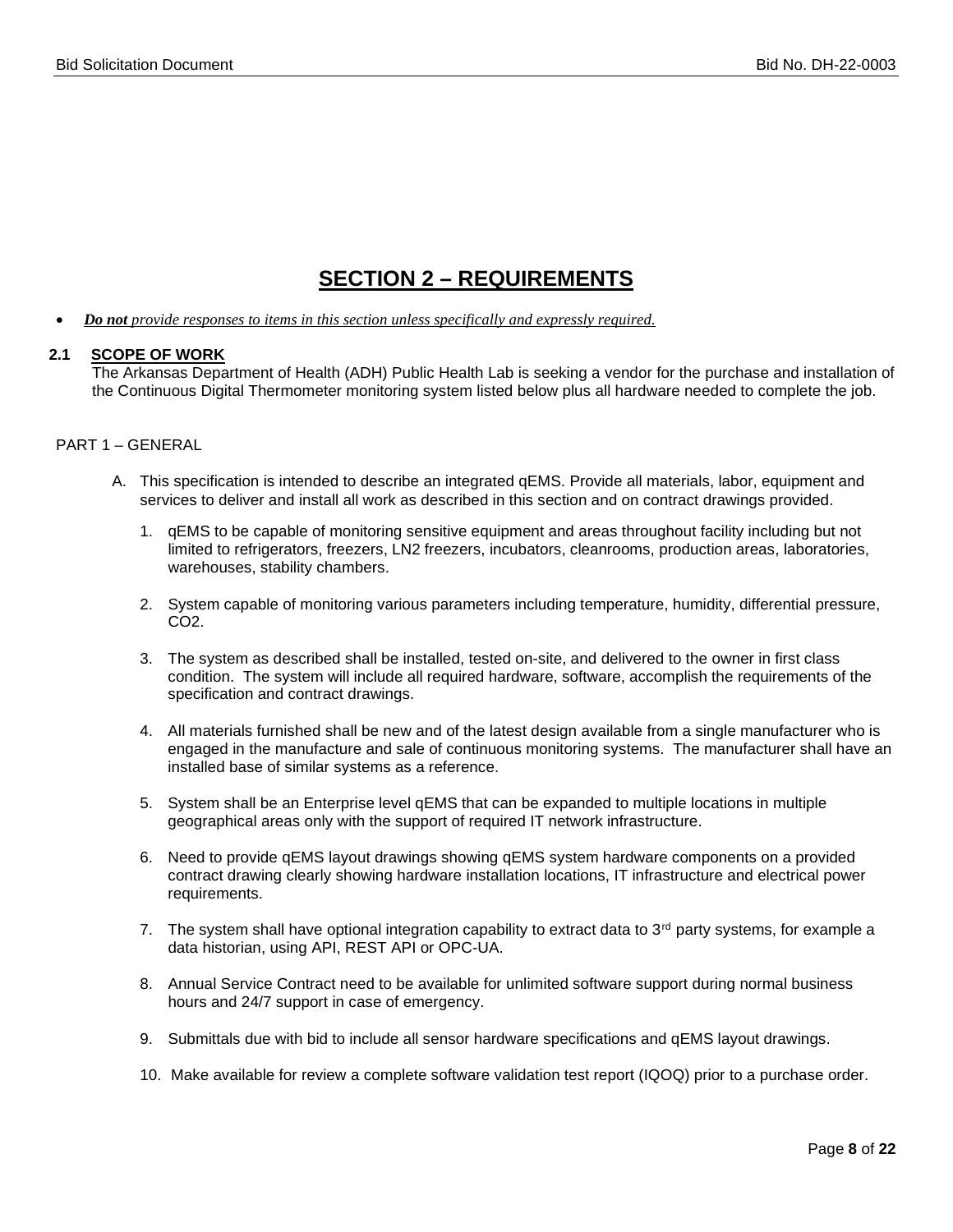- 11. GAMP based GxP Documentation Package availability that include a User Requirement Specification, Functional Specification, Traceability Matrix and Risk Assessment with ability to extend for unique business processes.
- B. LISTINGS AND APPROVALS
	- 1. Manufacturer shall be a currently certified ISO9001 and ISO 14001 company.

### PART 2 – PRODUCT

- A. MONITORING HARDWARE The system shall include, but not be limited to the following elements:
	- 1. Sensors including but not limited to monitoring temperature, humidity, CO2.
	- 2. Individual sensor types are determined by the type of equipment specified to be monitored within this bid.
	- 3. Sensors integrated with local data logging capability (data loggers) for at point of measurement storage of data that are battery operated with a minimum of 18 months battery life.
	- 4. Ability to connect any sensor using industry standard MODBUS digital communication.
	- 5. Data logger memory capacity for at least 30 days with 1 minute sample intervals.
	- 6. Data logger connection to server using wireless 900MHz radio.
	- 7. Wireless 900MHz connection range 100m+ through building infrastructure (floors, walls) and obstacles such as metal racking without line-of-sight connection to access point.
	- 8. Visual and audible local alarm signal towers that communicate over LAN network.

### B. SYSTEM FEATURES

- 1. Enterprise Server
	- a. Software installed on Enterprise Server with Windows Server®ׅ 2019, Windows Server® 2016, Windows Server® 2012 R2 (64-bit) operating system or Windows 10 (64-bit) based desktop computer. Server can be physical or virtual, VMWare supported.
	- b. The Enterprise Server shall run the Software Application as a Service, thereby enabling the System to be continually available. The Enterprise Server will remain powered up and connected to the local network to support continuous access.
	- c. The Enterprise Server fulfills the roles of Web Server, Report Server, Application Server, and Database Server. No additional servers are needed for the viewLinc System (other than those servers needed to support the Network).
	- d. The Enterprise Server supports the use of the following email protocols, and will automatically select the highest email security level when sending email communications:
		- SMTP
		- POP3
		- TLS
- 2. Software Application
	- a. A single license only is required to install the Application on the Enterprise Server. No additional licenses are needed for system access, databases etc.
	- b. The Application can only be used with Transport Layer Security (TLS) protocols for a secure communication. A secure certificate is required to install the Application.
	- c. The application shall include all necessary components to perform the following functions as one integrated solution: control the collection of environmental data from the measurement devices, perform the storage of environmental data, hold the system configuration data, perform scheduling of reports, control alarming, produce system events written to the audit trail/event log, monitor event log for unauthorized changes, interface with monitoring hardware, reporting, messaging and alarming.
- 3. End User Network
	- a. The Application is designed to run on the pre-existing end-user Ethernet network using TCP/IP network protocols. This includes category 5/6 network cabling, switches, routers, PoE Power Supply, domain server(s), exchange server(s), SMS Modem and PC Workstations.
- 4. qEMS Workstations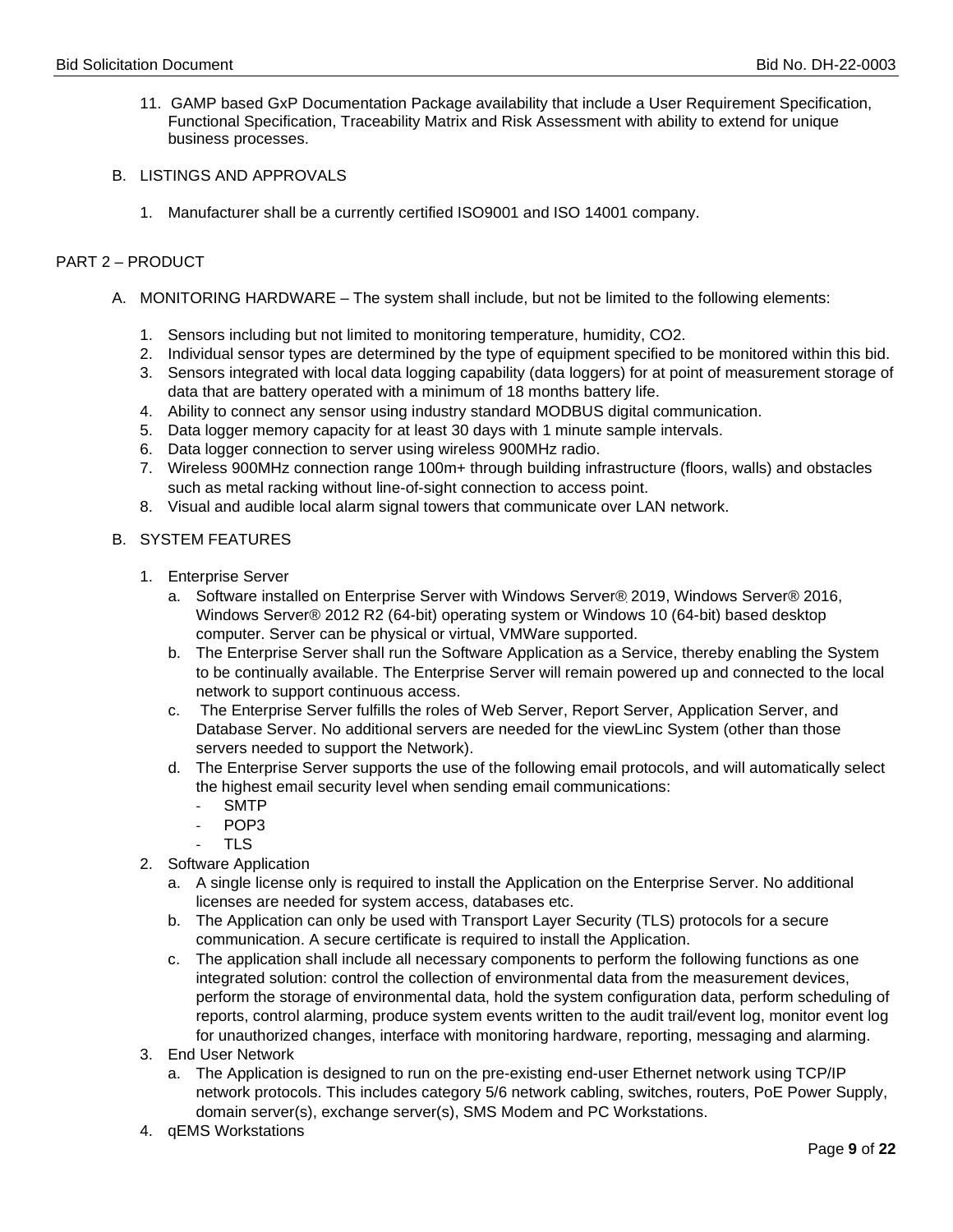- a. The Application is designed to use pre-existing PC-based workstations and smart devices on the enduser network.
- b. No per-seat licenses to be required for access to a licensed installation of the Application.
- c. The qEMS Workstation shall utilize a web browser application to access the Application. Needs to be compatible with the following web browser applications: Microsoft® Edge™, Google Chrome™
- d. The qEMS Workstation shall have application to read .pdf files, such as Adobe Acrobat, and .tsv (tab separated value) files, such as Microsoft Excel®.
- e. The qEMS Workstation shall be connected to the Local Network to ensure secure access to the Application.
- 5. Data Organization
	- a. Virtual locations can be created in Application to represent a single environmental monitoring point.
	- b. Virtual locations can be grouped together in functional, geographical or organizational groups.
	- c. Groups of virtual locations can be further grouped together in functional, geographical or organizational groups.
	- d. Virtual locations can be given meaningful names that makes business sense for end user.
	- e. A virtual location is linked to monitoring hardware, such as data loggers, with specific identifiers, such as a device serial number, that unambiguously provides monitoring data from a known and identified source, which is recorded in the application to easily maintain traceability.
	- f. Linking of hardware such as data loggers and virtual locations allows for easy replacement of like-forlike hardware, such as for purposes of hardware calibration service as required.
	- g. Application includes a dedicated interface to show linkage between monitoring hardware and virtual locations.
	- h. When measurement data is reported for a virtual location, the report includes hardware information such as serial numbers for monitoring devices, such as data loggers, and if hardware was changed during the reporting interval, all relevant hardware with serial numbers are included in reporting.
- 6. Data Logger Discovery
	- a. Application shall automatically discover new data loggers connected to the Enterprise server through a COM port connection.
- 7. Data Storage
	- a. Incoming data is stored within the Applications database.
	- b. All measurement data points in the database are segregated based on a unique identifier that is assigned to each virtual location. Data is further segregated by timestamp.
	- c. The database can only be queried by Users with the appropriate security rights to the specific information.
	- d. The database records, consisting of measurement data, alarm events and other system events may not be created or altered by System Users. These records can only be created by the Application and cannot be altered.
	- e. System configuration parameters may be altered by system users with sufficient system rights, and these changes are captured in an audit trail including information on the configuration change in question, user making the change and a time stamp and given a unique event ID.
	- f. The database is protected from tampering by encryption. If database tampering is detected, the system will lock, and can only be unlocked by restoring from a back-up.
- 8. Event Log/Audit Trail
	- a. An entry in the Event Log will be recorded for all exceptional events, including: changes to the Application configuration, system alarms, threshold alarms, login/logout events.
	- b. The events are stored in an encrypted database file and monitored for corruptions and/or unauthorized modifications.
	- c. Comments may be added to existing events and new events may be added to the Event Log by users with sufficient rights. Each new event includes current date/time/user.
	- d. The Event Log may be filtered based on location, user, user groups, time and event type. Event types include: alarm events, admin events, transfer events, system events.
	- e. The Event Log is searchable by keyword.
	- f. The Event Log, filtered or full, can be printed as a report or exported as a .tsv format spreadsheet, detailing events over a configurable period of time.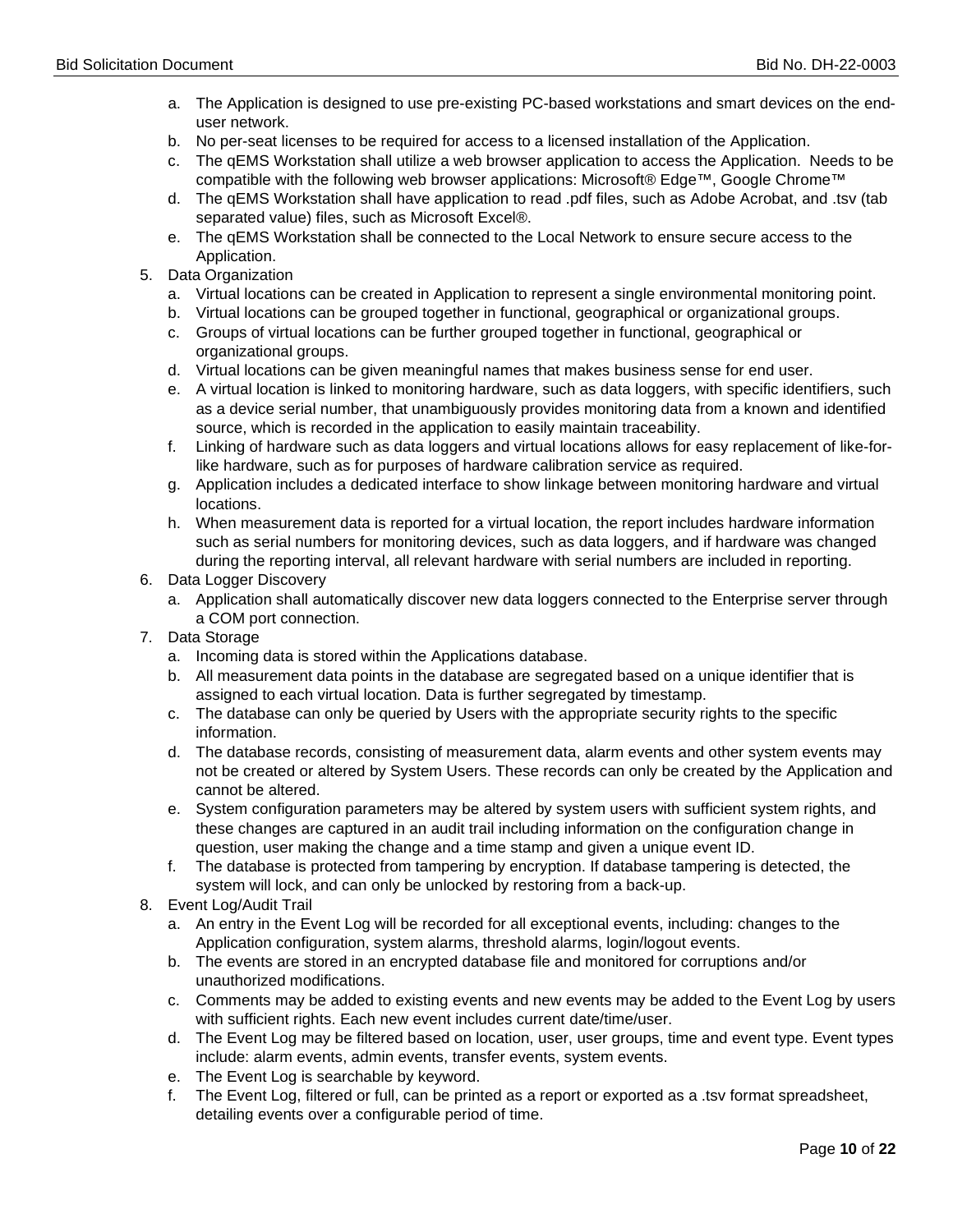- 9. Graphical User Interface (GUI) Functions
	- a. The Application GUI uses a familiar and intuitive Windows layout. Primary navigation is by mouse, using a left-click to activate buttons or select items, while a right-click generates a context-appropriate drop-down menu where applicable.
	- b. Temperature Units: Temperature data may be displayed in Application as either °C or °F. This is set on a system-wide basis as a default configurable preference. The default selection may be overridden by adjusting the settings of individual Locations, allowing display of both temperature units within the system.
	- c. Other Units: application has default units available for the display of all common measurement parameters, such as relative humidity, CO2, pressure, voltage, milliamps, concentration, boolean state (on/off), and others. Each unit type, including temperature, may be adjusted for maximum, minimum, and decimal places of display. Less common unit types may be defined and configured within Application.
	- d. Mean Kinetic Temperature (MKT): Application can calculate MKT. The system uses a value of 83.144 KJ/mol as a default Activation Energy constant. This value is configurable and may be changed as a system-wide preference or modified in individual report templates.
	- e. Live data in the Application GUI may be viewed as pop-up for a single location including latest data point, trend graph and a list of any current alarms.
	- f. Live data in the Application GUI may be viewed for multiple locations in interactive tabular format, trend graphs or dashboard views.
	- g. The application can be accessed through Mobile GUI with Android or iOS platform devices with access to LAN that hosts Application server.
	- h. Mobile GUI interaction to include viewing of real time tabular or trend data, alarm management and alarm acknowledgement including adding appropriate comments when relevant.
- 10. Reporting Functionality
	- a. Data will be viewable using reports, which will be available in .pdf or .tsv format. Reports are available to be generated on alarms (Alarm Report), collected data (Location History Report), or system configuration (System Report).
	- b. All reports can be configured with a name, report owner, range (most recent events or fixed dates) and time zone. Reports include ability to add user company logo.
	- c. Reports can be on-demand or configured to generate automatically on a repeat frequency set by report owner. Automated reports can be delivered by email and be saved to a network location.
	- d. Alarm Reports are configurable to include various alarm detail levels, content such as hardware alarms, communication alarms, calibration alarms, device validation alarms and configuration alarms, threshold alarms and system alarms. The Alarm Report is configurable for Source Data, such as virtual locations and groups of locations.
	- e. Location History Reports are configurable for content including title page, trend graphs with single or multiple locations per graph, statistical calculations (min, max with time stamps, standard deviation, average, sample count and Mean Kinetic Temperature including Activation Energy Constant), group statistics, interval statistics and source data.
	- f. System Reports are configurable to display data on all Application configurable parameters.
- 11. Alarming Functionality
	- a. The Application generates relevant alarms for the system including device alarms for communication, validation and calibration.
	- b. The Application generates threshold alarms based on configurable set values.
	- c. The Application use configurable alarm templates with multilevel alarm entries that can be designated as "Warnings" or "Alarms". Alarm templates can be applied to multiple locations for simplified alarm threshold management.
	- d. Alarm templates can be given a name, priority, alarm delay, acknowledgement required/not required status, permission and description.
	- e. The application uses notification alarm templates to define users that will be notified in an alarm event. Notification alarm templates can be applied to multiple alarm threshold templates for easier system management.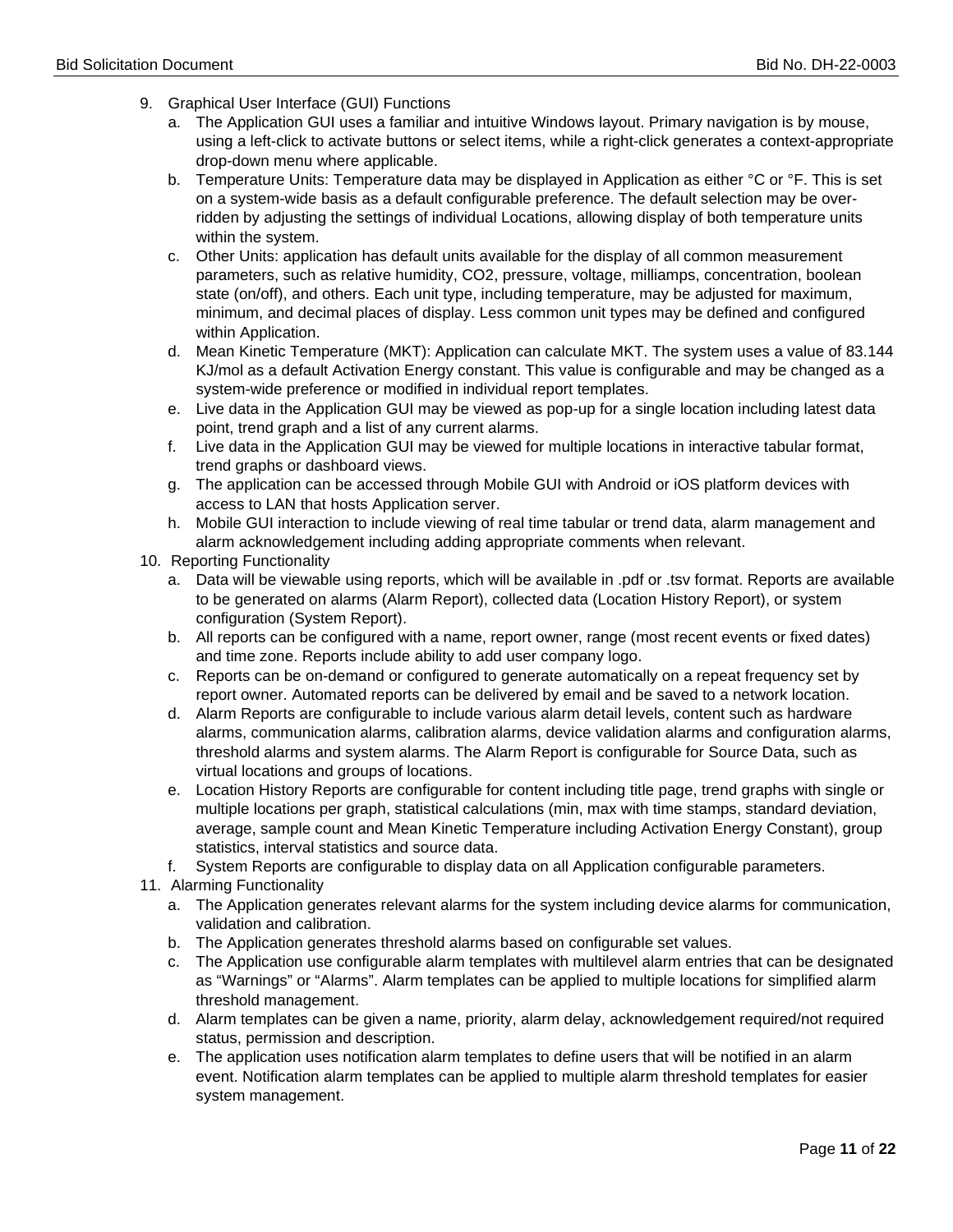- f. Alarms notifications are configurable and can be sent as an email, SMS, phone voice message, activate a local signal tower or audible alarm.
- g. Alarm notifications can be configured to include escalation to different user groups, with different configurable time delays and delivery method as described here above.
- h. Alarm delivery to users based on schedules-calendar, work hours, number of days on/off.
- i. Alarming information available include priority, alarm description, timestamp, duration, acknowledgement, virtual location and location group information, hardware device serial number, unique alarm event identifier.
- j. Alarms can be acknowledged in application and by email, SMS and Voice Notification.
- k. Alarm Pausing can be applied for up to 24h during known maintenance or out of tolerance events. Alarming must return to normal state at the conclusion of pause.
- 12. Electronic Records
	- a. The system shall store and protect all electronic records in compliance with FDA 21 CFR Part 11 and EU GMP Vol. 4 Annex 11 requirements.
	- b. All records in the Application is considered to be electronic records.
	- c. All records in Application shall be encrypted and shall not be accessible except through the viewLinc Application.
	- d. It shall not be possible to delete records in Application.
	- e. All operator events shall be logged in the Event Log and each event shall be uniquely numbered with a sequential ID number.
	- f. All changes to electronic records shall cause an event log entry, capturing the original data, the new data, the date/time of the change, and the identity of the person responsible for the change.
	- g. The only records that may be changed are configuration parameters. Raw data records, alarm history data records, and Event Log records cannot be modified or deleted by any user.
	- h. The Event Log will be tamper-resistant.
	- i. The Event Log shall be stored indefinitely.
	- j. The Event Log functions at all times and cannot be disabled or deactivated.
	- k. The Event Log will record user level security events, including failed login attempts and user lockout.
- 13. Security Functionality
	- a. All users will be required to authenticate at login to the Application, using a unique User ID and password combination.
	- b. User Authentication in Application must use password requiring a minimum of eight (8) characters, and must include at least one upper case letter, at least one lower case letter, one number, and at least one special character.
	- c. Users can be forced to confirm their identity after a period of inactivity.
	- d. User accounts can be locked after a configurable number of failed login attempts.
	- e. User accounts may be manually locked by an administrator.
	- f. Must have option for Windows Authentication for existing network account to access Application
	- g. Each user has a Personal Identification Number (PIN) to be used for acknowledging alarms using email, SMS or Voice Call.
	- h. Rights to access software functionality can be restricted based on user function and responsibilities. Such rights to include managing virtual software locations, managing hardware devices, managing alarm templates, managing reports, managing overall Application.
	- i. The application shall have ability to allow or restrict permissions by users to only certain virtual locations and groups of such virtual locations.
	- j. Permission levels to include view only, acknowledge alarms, configure alarms and full control.
- 14. Data Export Functionality
	- a. Data can be exported from the Application through a back-end query interface to allow direct custom queries or to enable a MMI (Machine-Machine Interface) to integrate Application with other systems such as data historians, control systems, or automated manufacturing solutions. This can be achieved utilizing a Web API interface or OPC UA.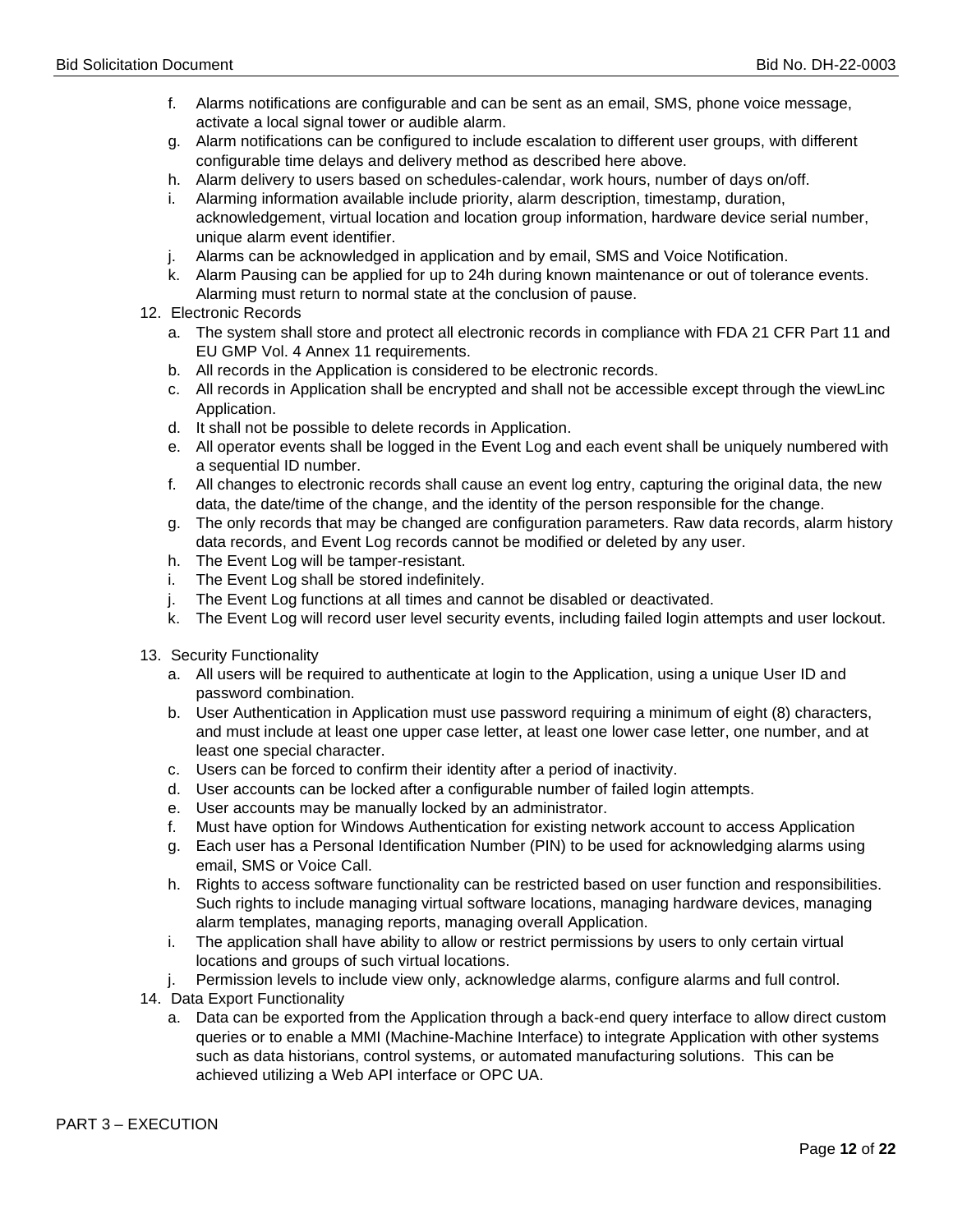### A. INSTALLATION

- 1. Provide system in accordance with plans and specifications and manufacturer's recommendations and engineering drawings.
- 2. All 115VAC power to be connected by locally certified electrician where applicable.
- 3. All installation personnel shall be fully qualified by the manufacturer to install systems of this type and must have completed a manufacturer administered training program. The system manufacturer shall provide proof that the installation personnel currently meet these requirements.
- 4. The installer must have previous experience working with and installing equipment into laboratories, pharmaceutical and cGxP facilities.
- B. TESTING AND VALIDATION
	- 1. Vendor to provide all necessary testing protocols.
	- 2. Minimum testing requirements to include:
		- a. Sensors are reading correctly and have been calibrated calibration certificates to be provided
		- b. Sensors are installed in correct locations that match application configuration.
		- c. Application correctly identifies an alarm situation.
		- d. Application correctly notifies users when alarm situation occurs.
		- e. All applicable tests to prove application complies with regulatory requirements.
- C. WARRANTY
	- 1. System Manufacturer shall warrant qEMS system from mechanical and electrical defects for a period of 2 years from time of hardware delivery.
- D. SYSTEM TRAINING
	- 1. System Manufacturer shall include a 4h training session to include end user as well as system administrator training at completion of installation.

### PART 4 – LIFE CYCLE SUPPORT

- A. ANNUAL SERVICE CONTRACT
	- 1. 24/7 technical support in cases of emergency/system failures.
	- 2. Unlimited technical support during normal business hours.
	- 3. Free software upgrades.
	- 4. Free system validation (IQOQ) protocols for software upgrades.
	- 5. Two 4h training sessions/year.
- B. ANNUAL SENSOR CALIBRATION
	- 1. System Manufacturer offers following calibration services and support for provided sensors:
		- a. On-site calibration service, single point verification, NIST traceable.
		- b. Off-site calibration laboratory based multi-point calibrations, ISO17025 if applicable.
		- c. Reference instrumentation, calibration software and support for end user metrology department.

### **2.2 MINIMUM QUALIFICATIONS**

 Vendor must have three (3) years' experience installing systems in labs of same or larger size. Please provide examples and contacts for reference checks.

### **2.3 DELIVERY: FOB DESTINATION**

Arkansas Department of Health

### **Delivery address will be specified on each Purchase Order.**

A.The agency requests delivery within 120 (calendar) days after receipt of the order. If this delivery date cannot be met, the prospective contractor **must** state the alternate number of days on the Official Bid Price Sheet. Failure to state the alternate delivery time obligates the contractor to complete delivery by the agency's requested date. Extended delivery dates may be considered when in the best interest of the State.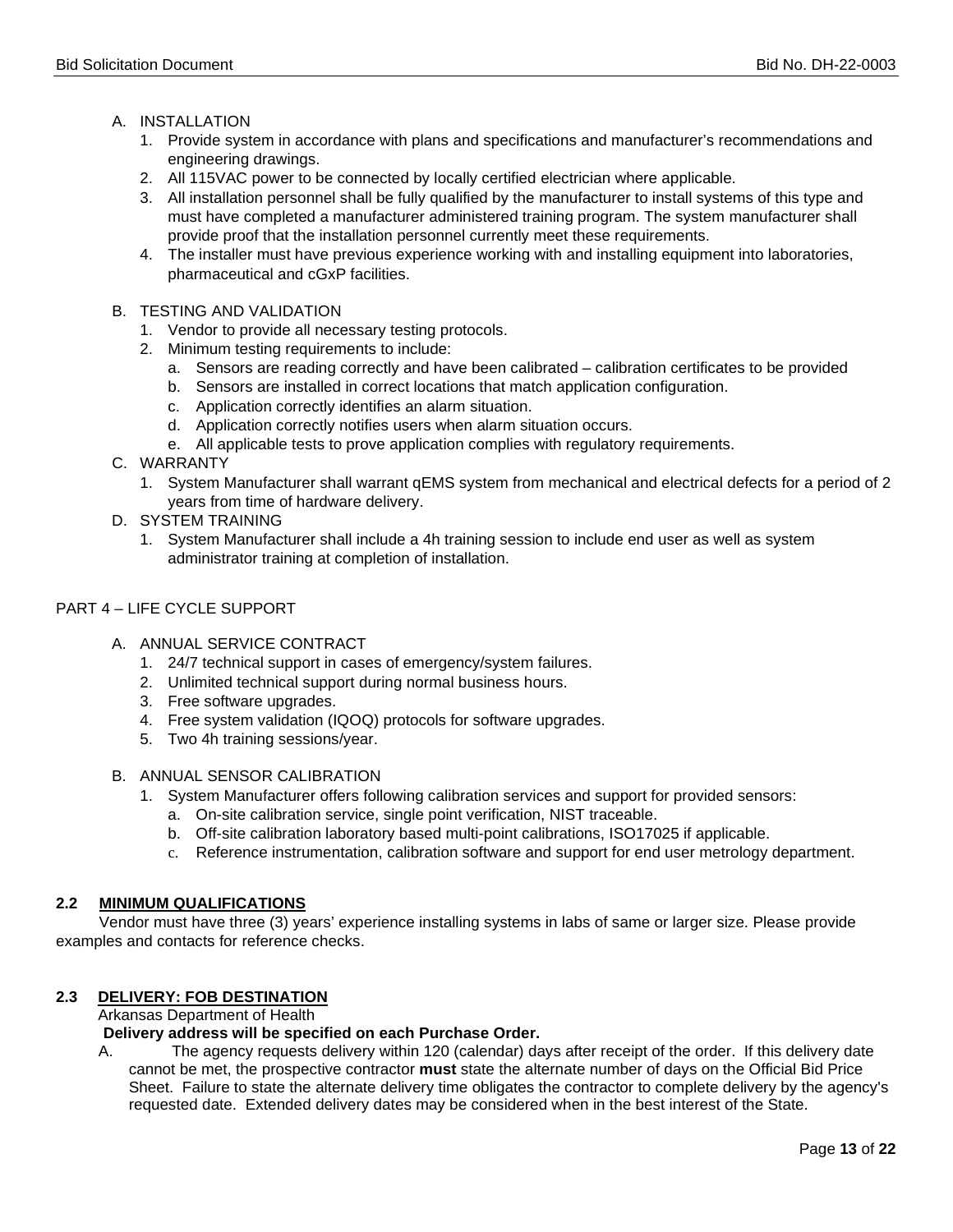- B. All deliveries **must** be made during normal state work hours and within the agreed upon number of days unless otherwise arranged and coordinated with the agency. The contractor **shall** give the agency immediate notice of any anticipated delays or plant shutdowns that will affect the delivery requirement.
- C. Loss or damage that occurs during shipping, prior to the order being received by the agency, is the contractor's responsibility. All orders should be properly packaged to prevent damage during shipping.

### **2.4 ACCEPTANCE STANDARDS**

Inspection and acceptance/rejection of product(s) will be made within thirty (30) days of receipt. The State has the option to return any product(s) within the thirty (30) day timeframe for any reason. Bid **must** include a "total satisfaction" return policy for all products and **must not** impose any liability on the State for such returns.

## **SECTION 3 – GENERAL CONTRACTUAL ITEMS**

• *Do not provide responses to items in this section.*

### **3.1 PAYMENT AND INVOICE PROVISIONS**

A. Forward invoices to:

 Lynn Jones Arkansas Department of Health 4815 W. Markham Street, Slot 47 Little Rock, AR 72205

- B. Payment will be made in accordance with applicable State of Arkansas accounting procedures upon acceptance of goods and services by ADH.
- C. Do not invoice the State in advance of delivery and acceptance of any goods or services.
- D. Payment will be made only after the contractor has successfully satisfied ADH as to the reliability and effectiveness of the goods or services purchased as a whole.
- E. The contractor should invoice ADH by an itemized list of charges. ADH's purchase order number and/or the contract number should be referenced on each invoice.
- F. Other sections of this bid solicitation may contain additional requirements for invoicing.
- G. Selected contractor **must** be registered to receive payment and future bid solicitation notifications. Contractors may register on-line at [https://www.ark.org/contractor/index.html.](https://www.ark.org/vendor/index.html)

### **3.2 GENERAL INFORMATION**

- A. The State will not:
	- 1. Lease any equipment or software for a period of time which continues past the end of a fiscal year unless the contract allows for cancellation by the State Procurement Official upon a 30 day written notice to the Contractor/lessor in the event funds are not appropriated.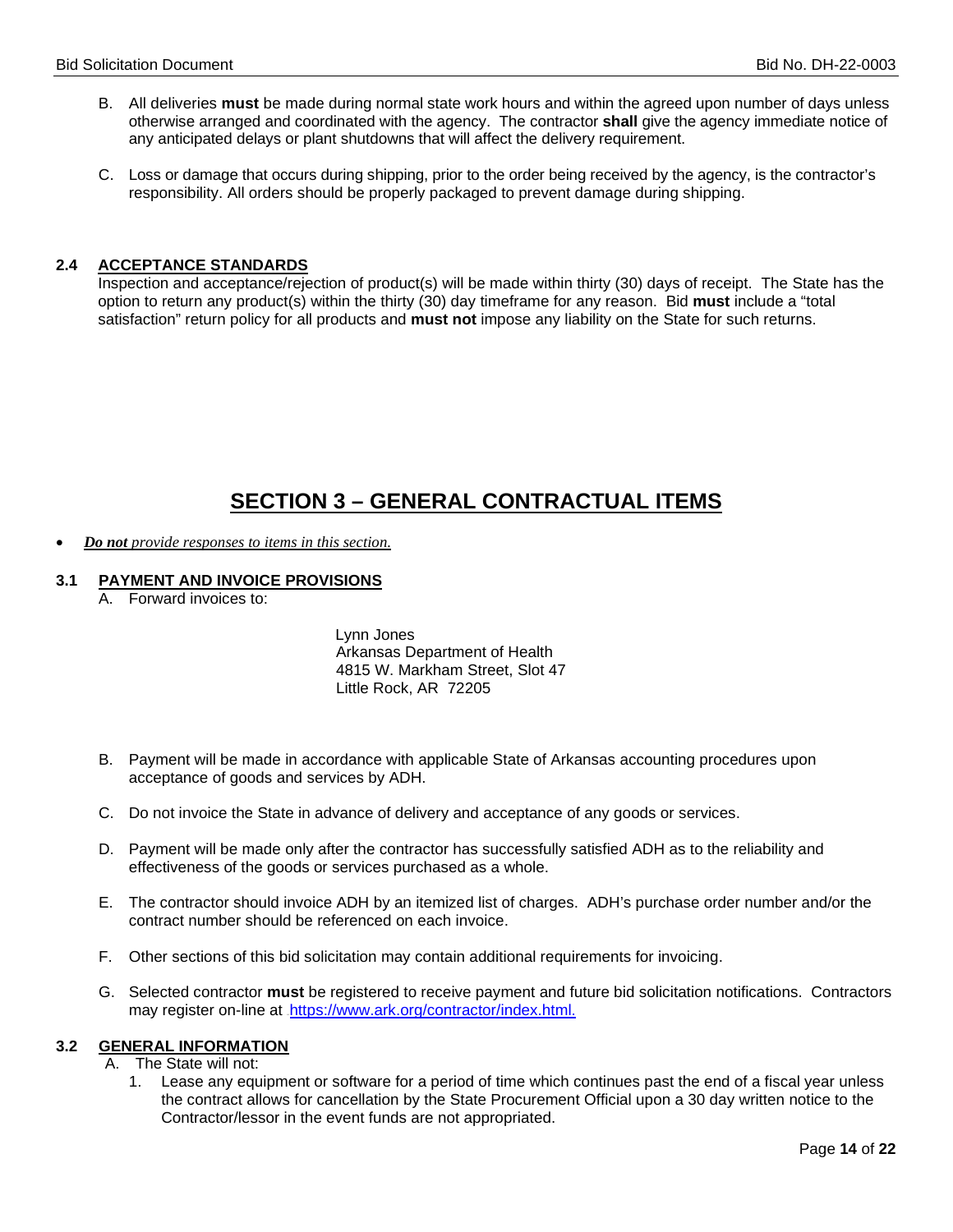- 2. Contract with another party to indemnify and defend that party for any liability and damages.
- 3. Pay damages, legal expenses or other costs and expenses of any other party.
- 4. Continue a contract once any equipment has been repossessed.
- 5. Agree to any provision of a contract which violates the laws or constitution of the State of Arkansas.
- 6. Enter a contract which grants to another party any remedies other than the following: a. The right to possession.
	- b. The right to accrued payments.
	- c. The right to expenses of de-installation.
	- d. The right to expenses of repair to return the equipment to normal working order, normal wear and tear excluded.
	- e. The right to recover only amounts due at the time of repossession and any unamortized nonrecurring cost as allowed by Arkansas Law.
	- F Any litigation involving the State **must** take place in Pulaski County, Arkansas.
	- G The laws of the State of Arkansas govern this contract.
	- H A contract is not effective prior to award being made by the ADH procurement official.

 I In a contract with another party, the State will accept the risk of loss of the equipment and pay for any destruction, loss, or damage of the equipment while the State has such risk, when:

- The extent of liability for such risk is based upon the purchase price of the equipment at the time of any loss, and
- The contract has required the State to carry insurance for such risk.

### **3.3 CONDITIONS OF CONTRACT**

- A. Observe and comply with federal and State of Arkansas laws, local laws, ordinances, orders, and regulations existing at the time of, or enacted subsequent to the execution of a resulting contract which in any manner affect the completion of the work.
- B. Indemnify and save harmless the agency and all its officers, representatives, agents, and employees against any claim or liability arising from or based upon the violation of any such law, ordinance, regulation, order or decree by an employee, representative, or subcontractor of the Contractor.

### **3.4 STATEMENT OF LIABILITY**

- A. The State will demonstrate reasonable care but will not be liable in the event of loss, destruction or theft of contractor-owned equipment or software and technical and business or operations literature to be delivered or to be used in the installation of deliverables and services. The contractor will retain total liability for equipment, software and technical and business or operations literature. The State will not at any time be responsible for or accept liability for any Contractor-owned items.
- B. The contractor's liability for damages to the State will be limited to the value of the contract or \$30,000, whichever is higher. The foregoing limitation of liability will not apply to claims for infringement of United States patent, copyright, trademarks or trade secrets; to claims for personal injury or damage to property caused by the gross negligence or willful misconduct of the Contractor; to claims covered by other specific provisions of the Contract calling for damages; or to court costs or attorney's fees awarded by a court in addition to damages after litigation based on the Contract. The Contractor and the State will not be liable to each other, regardless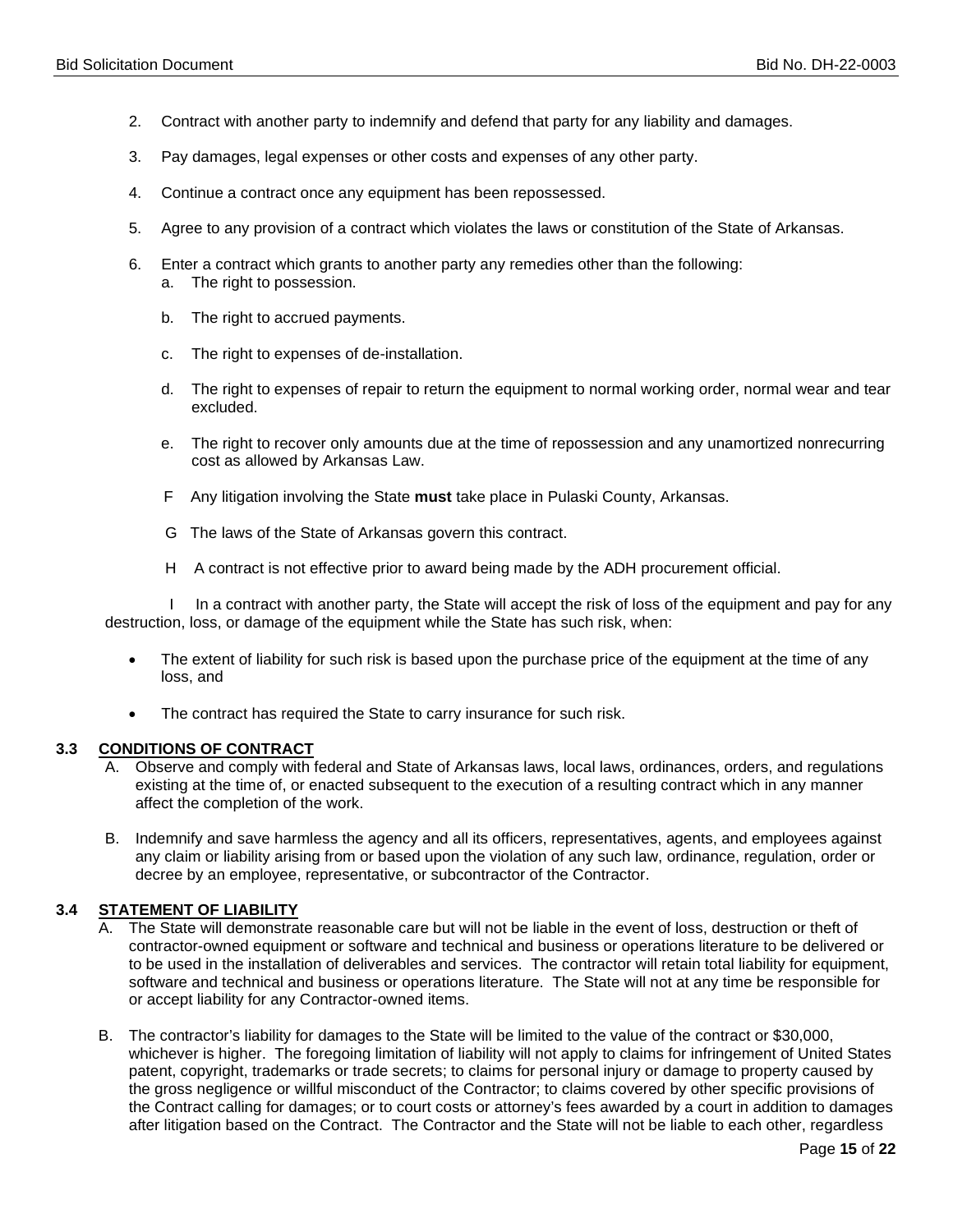of the form of action, for consequential, incidental, indirect, or special damages. This limitation of liability will not apply to claims for infringement of United States patent, copyright, trademark or trade secrets; to claims for personal injury or damage to property caused by the gross negligence or willful misconduct of the Contractor; to claims covered by other specific provisions of the Contract calling for damages; or to court costs or attorney's fees awarded by a court in addition to damages after litigation based on the Contract.

C. Language in these terms and conditions **must not** be construed or deemed as the State's waiver of its right of sovereign immunity. The Contractor agrees that any claims against the State, whether sounding in tort or in contract, will be brought before the Arkansas Claims Commission as provided by Arkansas law and governed accordingly.

### **3.5 RECORD RETENTION**

- A. Maintain all pertinent financial and accounting records and evidence pertaining to the contract in accordance with generally accepted principles of accounting and as specified by the State of Arkansas Law. Upon request, grant access to State or Federal Government entities or any of their duly authorized representatives.
- B. Make financial and accounting records available, upon request, to the State of Arkansas's designee(s) at any time during the contract period and any extension thereof, and for five (5) years from expiration date and final payment on the contract or extension thereof.
- C. Other sections of this bid solicitation may contain additional requirements regarding record retention.

### **3.6 PRICE ESCALATION**

- A. Price increases will be considered at the time of contract renewal.
- B. The contractor **must** provide to ADH a written request for the price increase. The request **must** include supporting documentation demonstrating that the increase in contract price is based on an increase in market price. ADH has the right to require additional information pertaining to the requested increase.
- C. Increases will not be considered to increase profit or margins.
- D. ADH has the right to approve or deny the request.

### **3.7 CONFIDENTIALITY**

- A. The Contractor, contractor's subsidiaries, and contractor's employees will be bound to all laws and to all requirements set forth in this bid solicitation concerning the confidentiality and secure handling of information of which they may become aware of during the course of providing services under a resulting contract.
- B. Consistent and/or uncorrected breaches of confidentiality may constitute grounds for cancellation of a resulting contract, and the State has the right to cancel the contract on these grounds.
- C. Previous sections of this bid solicitation may contain additional confidentiality requirements.

### **3.8 CONTRACT INTERPRETATION**

Should the State and Contractor interpret specifications differently, either party may request clarification. However if an agreement cannot be reached, the determination of the State is final and controlling.

### **3.9 CANCELLATION**

A. For Cause. The State may cancel any contract resulting from this solicitation for cause when the contractor fails to perform its obligations under it by giving the contractor written notice of such cancellation at least thirty (30) days prior to the date of proposed cancellation. In any written notice of cancellation for cause, the State will advise the contractor in writing of the reasons why the State is considering cancelling the contract and provide the contractor with an opportunity to avoid cancellation for cause by curing any deficiencies identified in the notice of cancellation for cause prior to the date of proposed cancellation. To the extent permitted by law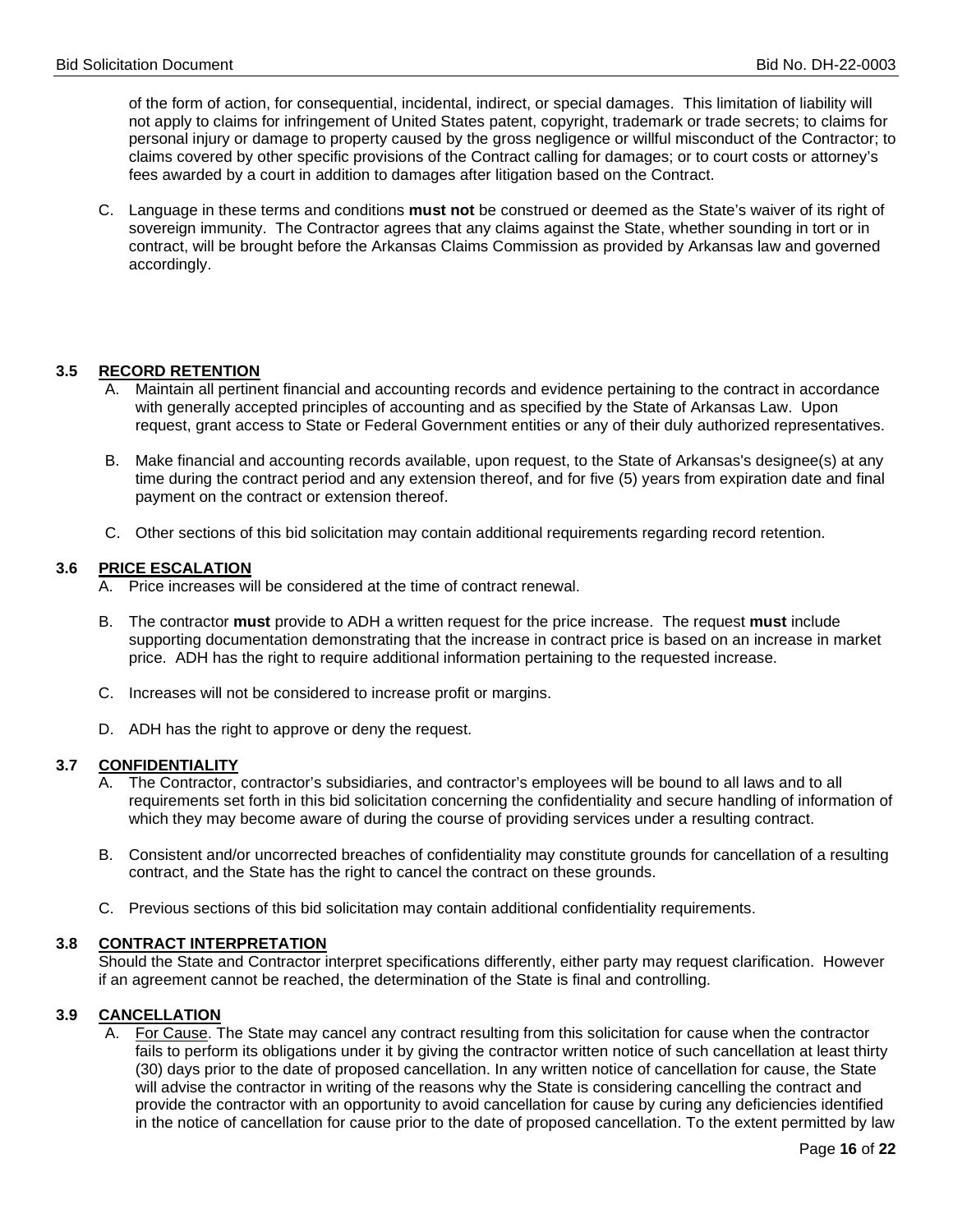and at the discretion of the parties, the parties may agree to minor amendments to the contract and avoid the cancellation for cause upon mutual agreement.

- B. For Convenience. The State may cancel any contract resulting from the solicitation by giving the contractor written notice of such cancellation sixty (60) days prior to the date of cancellation.
- C. If upon cancellation the contractor has provided commodities or services which the State of Arkansas has accepted, and there are no funds legally available to pay for the commodities or services, the Contractor may file a claim with the Arkansas Claims Commission under the laws and regulations governing the filing of such claims.

### **3.10 SEVERABILITY**

If any provision of the contract, including items incorporated by reference, is declared or found to be illegal, unenforceable, or void, then both the agency and the Contractor will be relieved of all obligations arising under such provision. If the remainder of the contract is capable of performance, it will not be affected by such declaration or finding and **must** be fully performed.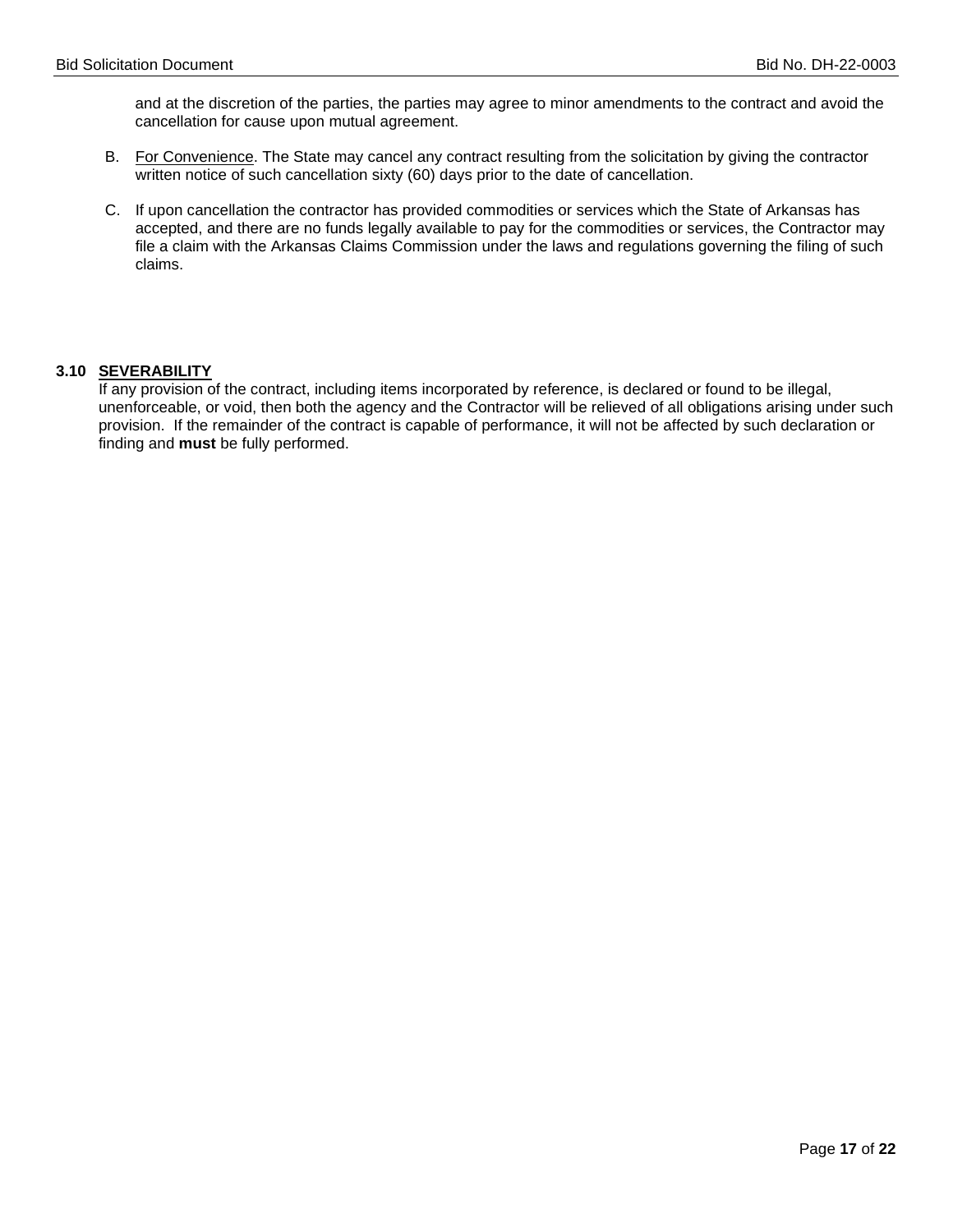### **SECTION 4 – STANDARD TERMS AND CONDITIONS**

- *Do not provide responses to items in this section.*
- **1. GENERAL**: Any special terms and conditions included in this solicitation **shall** override these Standard Terms and Conditions. The Standard Terms and Conditions and any special terms and conditions **shall** become part of any contract entered into if any or all parts of the bid are accepted by the State of Arkansas.
- **2. ACCEPTANCE AND REJECTION**: The State **shall** have the right to accept or reject all or any part of a bid or any and all bids, to waive minor technicalities, and to award the bid to best serve the interest of the State.
- **3. BID SUBMISSION**: Original Bid Response Packets **must** be submitted to ADH on or before the date and time specified for bid opening date/time. The response packet **must** contain all documents, information, and attachments as specifically and expressly required in the bid solicitation. The bid **must** be typed or printed in ink. The signature **must** be in ink. Unsigned bids **shall** be disqualified. The person signing the bid should show title or authority to bind his firm in a contract. Multiple bids **must** be placed in separate packages and should be completely and properly identified. Late bids **shall not** be considered under any circumstances.
- **4. PRICES**: Bid unit price F.O.B. destination. In case of errors in extension, unit prices **shall** govern. Prices **shall** be firm and **shall not** be subject to escalation unless otherwise specified in the bid solicitation. Unless otherwise specified, the bid **must** be firm for acceptance for thirty days from the bid opening date. "Discount from list" bids are not acceptable unless requested in the bid solicitation.
- **5. QUANTITIES**: Quantities stated in a bid solicitation for term contracts are estimates only, and are not guaranteed. Contractor **must** bid unit price on the estimated quantity and unit of measure specified. ADH may order more or less than the estimated quantity on term contracts. Quantities stated on firm contracts are actual requirements of the ordering agency.
- **6. BRAND NAME REFERENCES**: Unless otherwise specified in the bid solicitation, any catalog brand name or manufacturer reference used in the bid solicitation is descriptive only, not restrictive, and used to indicate the type and quality desired. Bids on brands of like nature and quality will be considered. If bidding on other than referenced specifications, the bid **must** show the manufacturer, brand or trade name, and other descriptions, and should include the manufacturer's illustrations and complete descriptions of the product offered. The State **shall** have the right to determine whether a substitute offered is equivalent to and meets the standards of the item specified, and the State may require the contractor to supply additional descriptive material. The contractor **shall** guarantee that the product offered will meet or exceed specifications identified in this bid solicitation. Contractors not bidding an alternate to the referenced brand name or manufacturer **shall** be required to furnish the product according to brand names, numbers, etc., as specified in the solicitation.
- **7. GUARANTY**: All items bid **shall** be newly manufactured, in first-class condition, latest model and design, including, where applicable, containers suitable for shipment and storage, unless otherwise indicated in the bid solicitation. The contractor hereby guarantees that everything furnished hereunder **shall** be free from defects in design, workmanship and material, that if sold by drawing, sample or specification, it **shall** conform thereto and **shall** serve the function for which it was furnished. The contractor **shall** further guarantee that if the items furnished hereunder are to be installed by the contractor, such items **shall** function properly when installed. The contractor **shall** guarantee that all applicable laws have been complied with relating to construction, packaging, labeling and registration. The contractor's obligations under this paragraph **shall** survive for a period of one year from the date of delivery, unless otherwise specified herein.
- **8. SAMPLES**: Samples or demonstrators, when requested, **must** be furnished free of expense to ADH. Each sample should be marked with the contractor's name and address, bid or contract number and item number. If requested, samples that are not destroyed during reasonable examination will be returned at contractor's expense. After reasonable examination, all demonstrators will be returned at contractor's expense.
- **9. TESTING PROCEDURES FOR SPECIFICATIONS COMPLIANCE**: Tests may be performed on samples or demonstrators submitted with the bid or on samples taken from the regular shipment. In the event products tested fail to meet or exceed all conditions and requirements of the specifications, the cost of the sample used and the reasonable cost of the testing **shall** be borne by the Contractor.
- **10. AMENDMENTS**: Contractor's bids cannot be altered or amended after the bid opening except as permitted by regulation.
- **11. TAXES AND TRADE DISCOUNTS**: Do not include State or local sales taxes in the bid price. Trade discounts should be deducted from the unit price and the net price should be shown in the bid.
- **12. AWARD**: Term Contract: A contract award will be issued to the successful contractor. It results in a binding obligation without further action by either party. This award does not authorize shipment. Shipment is authorized by the receipt of a purchase order from ADH. Firm Contract: A written State purchase order authorizing shipment will be furnished to the successful contractor.
- **13. DELIVERY ON FIRM CONTRACTS**: This solicitation shows the number of days to place a commodity in ADH's designated location under normal conditions. If the contractor cannot meet the stated delivery, alternate delivery schedules may become a factor in an award. The Arkansas Department of Health **shall** have the right to extend delivery if reasons appear valid. If the date is not acceptable, ADH may buy elsewhere and any additional cost **shall** be borne by the contractor.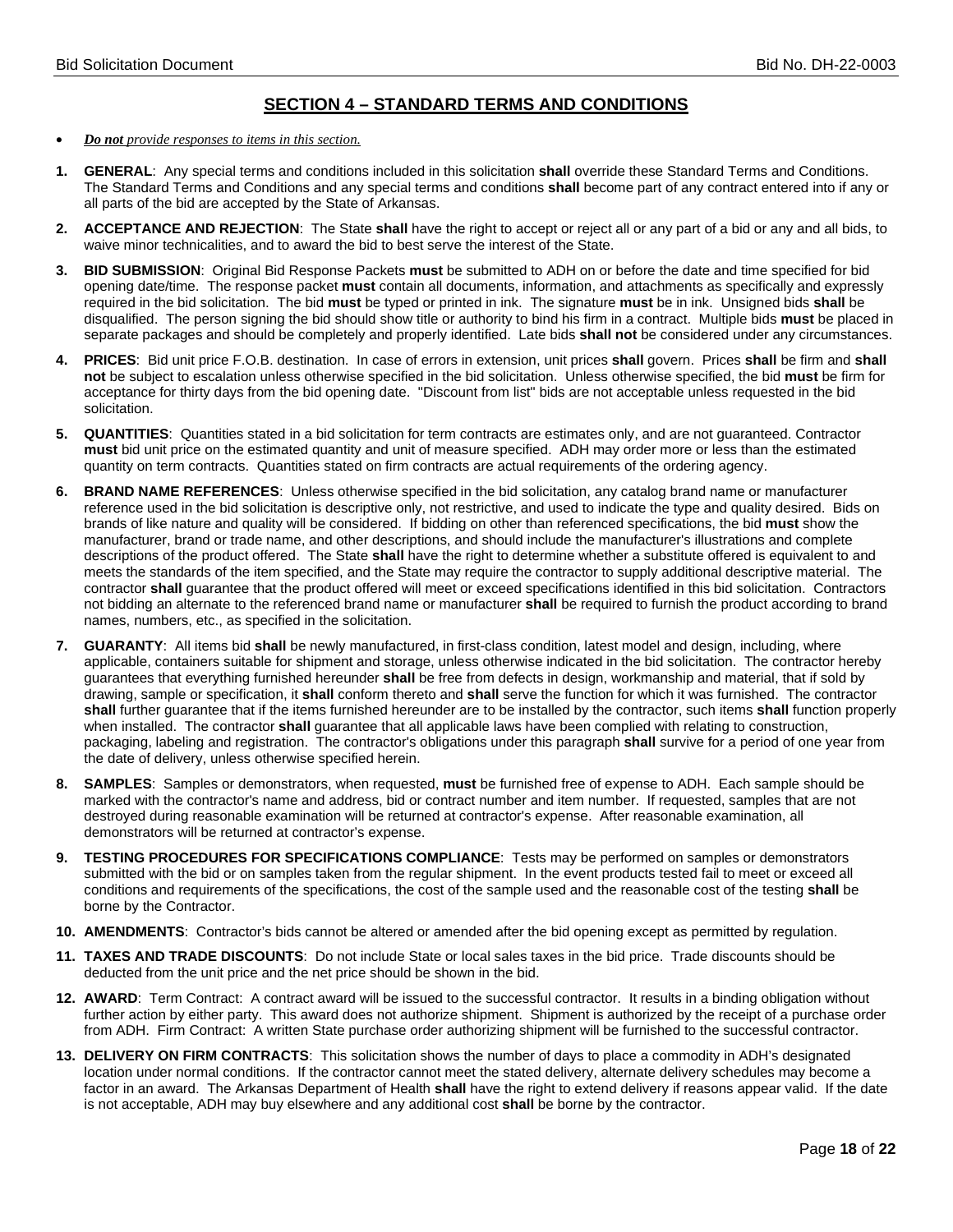- **14. DELIVERY REQUIREMENTS**: No substitutions or cancellations are permitted without written approval of ADH. Delivery **shall** be made during agency work hours only 8:00 a.m. to 4:30 p.m. Central Time, unless prior approval for other delivery has been obtained from the agency. Packing memoranda **shall** be enclosed with each shipment.
- **15. STORAGE**: The ordering agency is responsible for storage if the Contractor delivers within the time required and the agency cannot accept delivery.
- **16. DEFAULT**: All commodities furnished **shall** be subject to inspection and acceptance of the ordering agency after delivery. Back orders, default in promised delivery, or failure to meet specifications **shall** authorize the Arkansas Department of Health to cancel this contract or any portion of it and reasonably purchase commodities elsewhere and charge full increase, if any, in cost and handling to the defaulting Contractor. The contractor **must** give written notice to ADH of the reason and the expected delivery date. Consistent failure to meet delivery without a valid reason may cause removal from the contractors list or suspension of eligibility for award.
- **17. VARIATION IN QUANTITY**: The State assumes no liability for commodities produced, processed or shipped in excess of the amount specified on the agency's purchase order.
- **18. INVOICING**: The contractor **shall** be paid upon the completion of all of the following: (1) submission of an original and the specified number of copies of a properly itemized invoice showing the bid and purchase order numbers, where itemized in the bid solicitation, (2) delivery and acceptance of the commodities and (3) proper and legal processing of the invoice by all necessary State agencies. Invoices **must** be sent to the "Invoice To" point shown on the purchase order.
- **19. STATE PROPERTY**: Any specifications, drawings, technical information, dies, cuts, negatives, positives, data or any other commodity furnished to the Contractor hereunder or in contemplation hereof or developed by the contractor for use hereunder **shall** remain property of the State, **shall** be kept confidential, **shall** be used only as expressly authorized, and **shall** be returned at the Contractor's expense to the F.O.B. point provided by ADH. Contractor **shall** properly identify items being returned.
- **20. PATENTS OR COPYRIGHTS**: The contractor **must** agrees to indemnify and hold the State harmless from all claims, damages and costs including attorneys' fees, arising from infringement of patents or copyrights.
- **21. ASSIGNMENT**: Any contract entered into pursuant to this solicitation **shall not** be assignable nor the duties thereunder delegable by either party without the written consent of the other party of the contract.
- **22. CLAIMS:** Any claims the Contractor may assert under this Agreement **shall** be brought before the Arkansas State Claims Commission ("Commission"), which **shall** have exclusive jurisdiction over any and all claims that the Contactor may have arising from or in connection with this Agreement. Unless the Contractor's obligations to perform are terminated by the State, the Contractor **shall** continue to provide the Services under this Agreement even in the event that the Contractor has a claim pending before the Commission.
- **23. CANCELLATION:** In the event, the State no longer needs the commodities or services specified for any reason, (e.g., program changes; changes in laws, rules or regulations; relocation of offices; lack of appropriated funding, etc.), the State **shall** have the right to cancel the contract or purchase order by giving the Contractor written notice of such cancellation thirty (30) days prior to the date of cancellation.

Any delivered but unpaid for goods will be returned in normal condition to the Contractor by the State. If the State is unable to return the commodities in normal condition and there are no funds legally available to pay for the goods, the Contractor may file a claim with the Arkansas Claims Commission under the laws and regulations governing the filing of such claims. If upon cancellation the Contractor has provided services which the State has accepted, the Contractor may file a claim. **NOTHING IN THIS CONTRACT SHALL BE DEEMED A WAIVER OF THE STATE'S RIGHT TO SOVEREIGN IMMUNITY.**

- **24. DISCRIMINATION**: In order to comply with the provision of Act 954 of 1977, relating to unfair employment practices, the Contractor agrees that: (a) the Contractor **shall not** discriminate against any employee or applicant for employment because of race, sex, color, age, religion, handicap, or national origin; (b) in all solicitations or advertisements for employees, the Contractor **shall** state that all qualified applicants **shall** receive consideration without regard to race, color, sex, age, religion, handicap, or national origin; (c) the Contractor will furnish such relevant information and reports as requested by the Human Resources Commission for the purpose of determining compliance with the statute; (d) failure of the Contractor to comply with the statute, the rules and regulations promulgated thereunder and this nondiscrimination clause **shall** be deemed a breach of contract and it may be cancelled, terminated or suspended in whole or in part; (e) the Contractor **shall** include the provisions of above items (a) through (d) in every subcontract so that such provisions **shall** be binding upon such subcontractor or Contractor.
- **25. CONTINGENT FEE**: The Contractor guarantees that he has not retained a person to solicit or secure this contract upon an agreement or understanding for a commission, percentage, brokerage or contingent fee, except for retention of bona fide employees or bona fide established commercial selling agencies maintained by the Contractor for the purpose of securing business.
- **26. ANTITRUST ASSIGNMENT**: As part of the consideration for entering into any contract pursuant to this solicitation, the Contractor named on the *Bid Signature Page* for this solicitation, acting herein by the authorized individual or its duly authorized agent, hereby assigns, sells and transfers to the State of Arkansas all rights, title and interest in and to all causes of action it may have under the antitrust laws of the United States or this State for price fixing, which causes of action have accrued prior to the date of this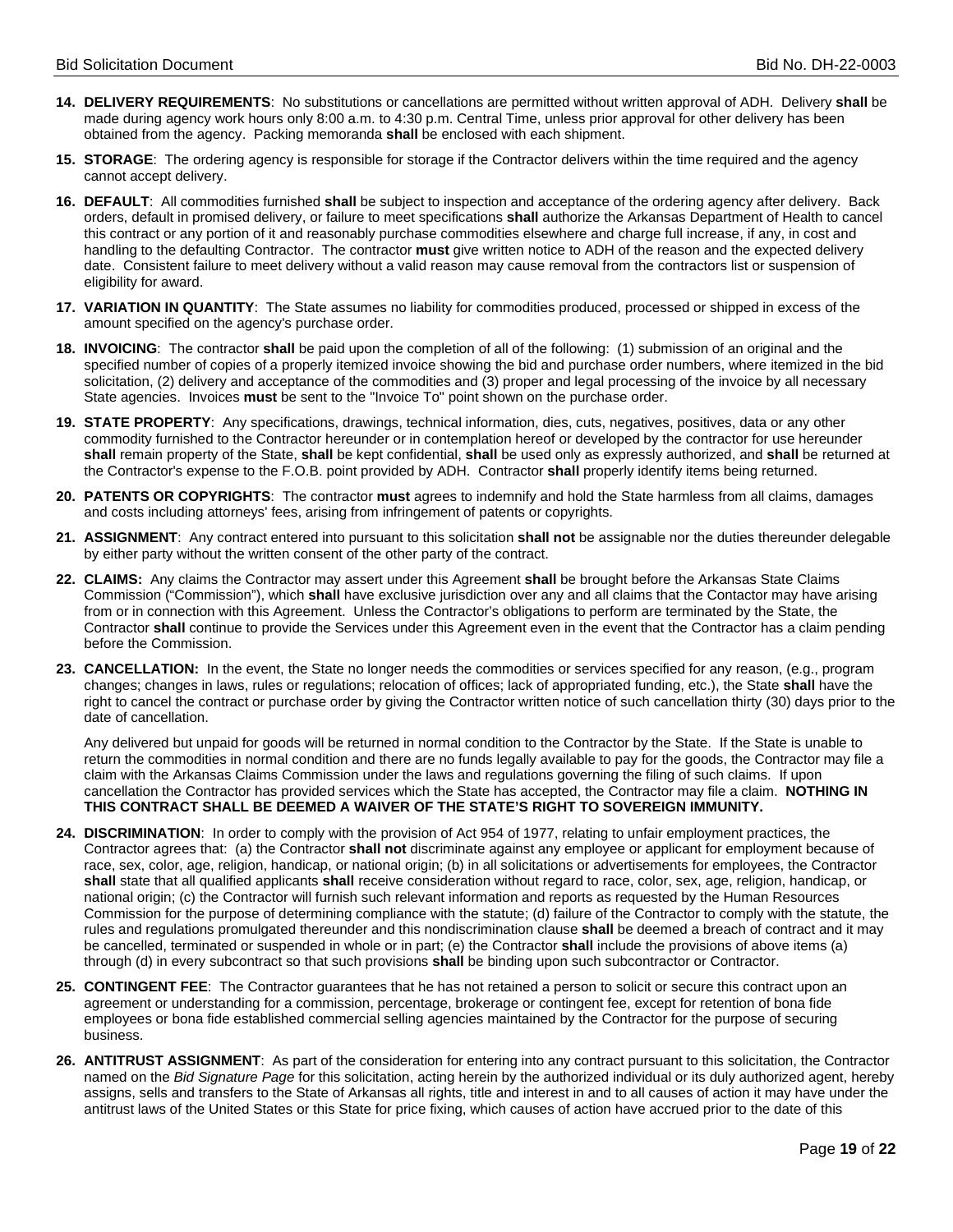assignment and which relate solely to the particular goods or services purchased or produced by this State pursuant to this contract.

**27. DISCLOSURE**: Failure to make any disclosure required by Governor's Executive Order 98-04, or any violation of any rule, regulation, or policy adopted pursuant to that order, **shall** be a material breach of the terms of this contract. Any Contractor, whether an individual or entity, who fails to make the required disclosure or who violates any rule, regulation, or policy **shall** be subject to all legal remedies available to the ADH.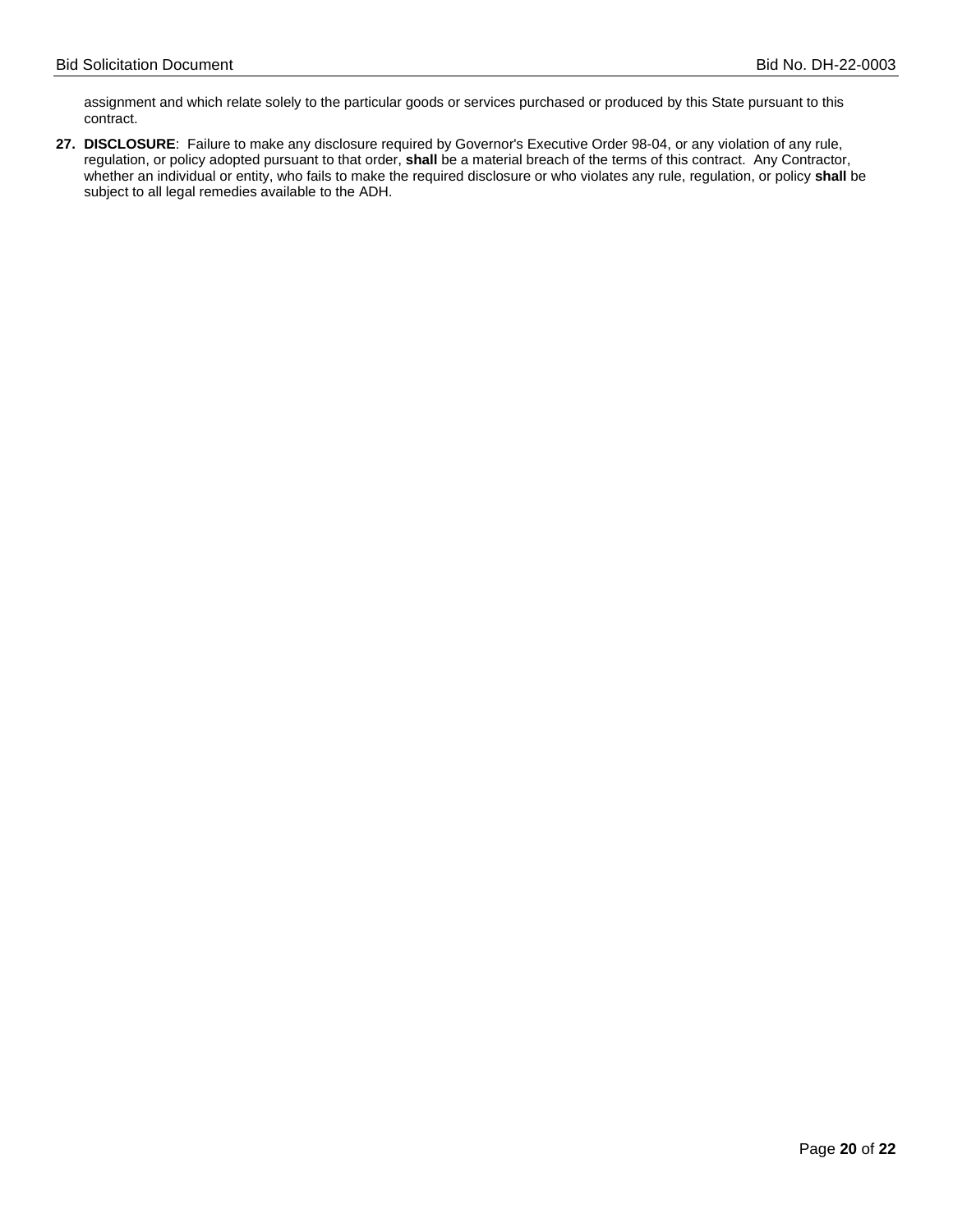### **ATTACHMENT A- EXAMPLE**